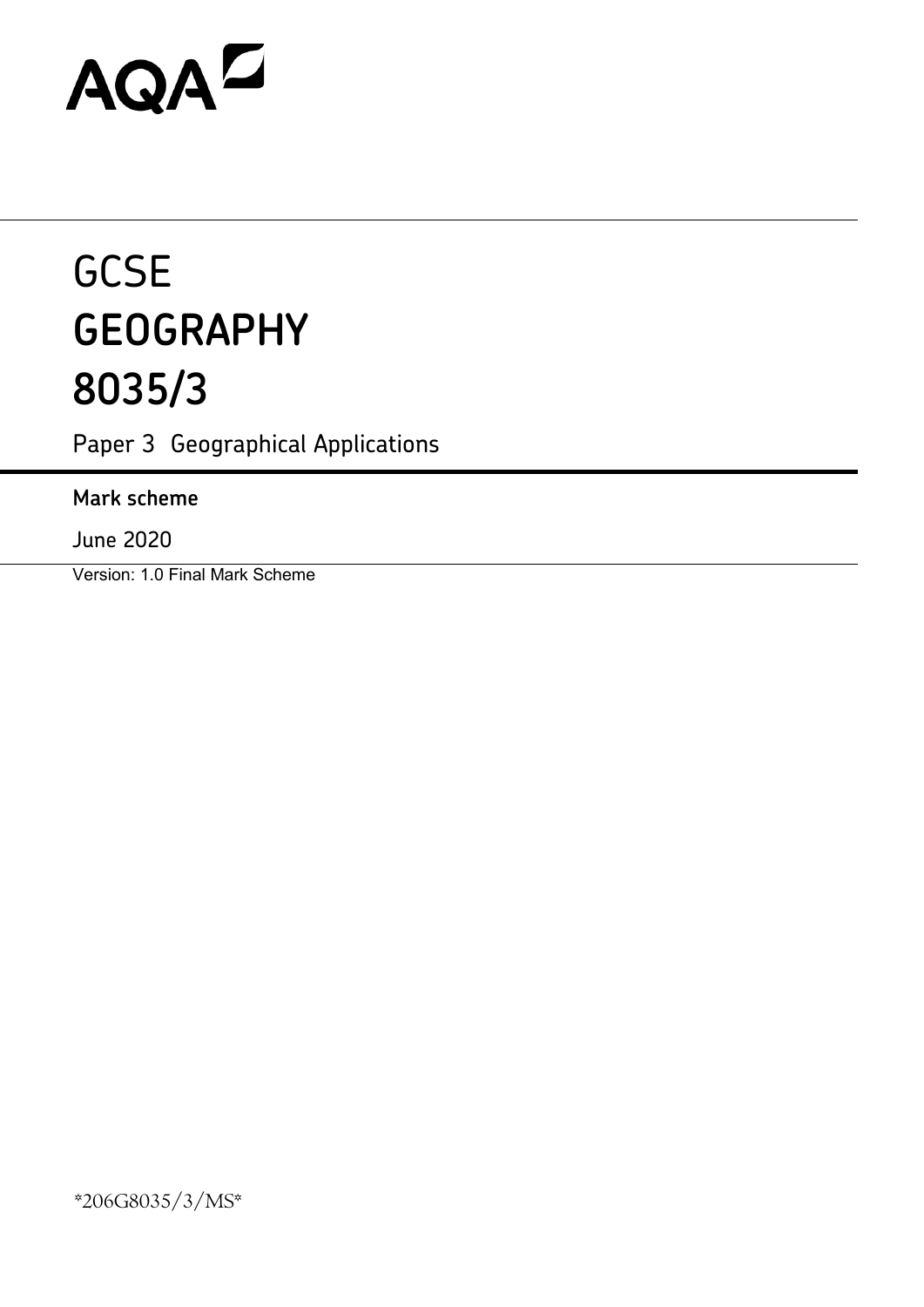Mark schemes are prepared by the Lead Assessment Writer and considered, together with the relevant questions, by a panel of subject teachers. This mark scheme includes any amendments made at the standardisation events which all associates participate in and is the scheme which was used by them in this examination. The standardisation process ensures that the mark scheme covers the students' responses to questions and that every associate understands and applies it in the same correct way. As preparation for standardisation each associate analyses a number of students' scripts. Alternative answers not already covered by the mark scheme are discussed and legislated for. If, after the standardisation process, associates encounter unusual answers which have not been raised they are required to refer these to the Lead Examiner.

It must be stressed that a mark scheme is a working document, in many cases further developed and expanded on the basis of students' reactions to a particular paper. Assumptions about future mark schemes on the basis of one year's document should be avoided; whilst the guiding principles of assessment remain constant, details will change, depending on the content of a particular examination paper.

Further copies of this mark scheme are available from aqa.org.uk

#### **Copyright information**

AQA retains the copyright on all its publications. However, registered schools/colleges for AQA are permitted to copy material from this booklet for their own internal use, with the following important exception: AQA cannot give permission to schools/colleges to photocopy any material that is acknowledged to a third party even for internal use within the centre.

Copyright © 2020 AQA and its licensors. All rights reserved.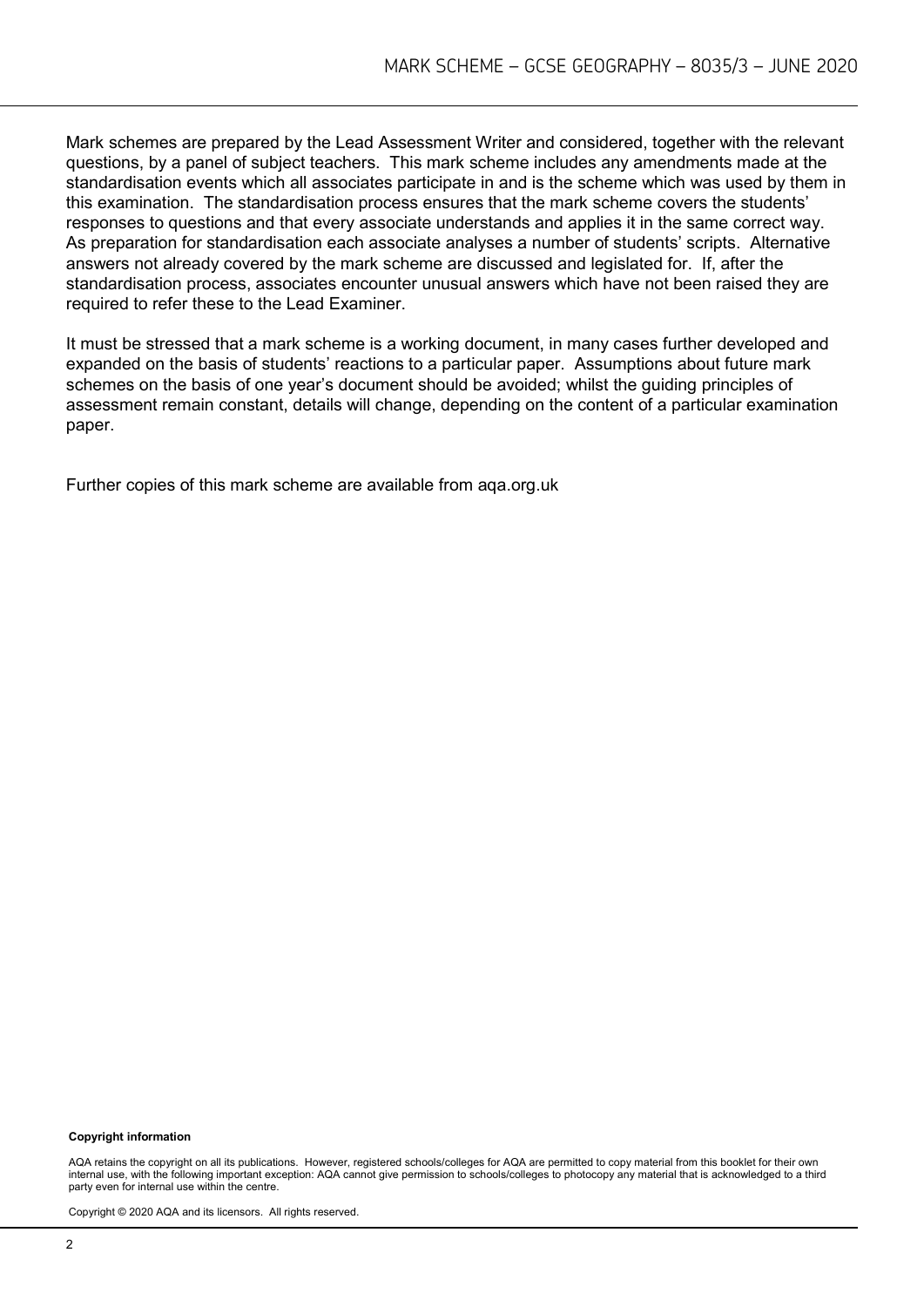#### Point marked questions marking instructions

The mark scheme will state the correct answer or a range of possible answers, although these may not be exhaustive. It may indicate how a second mark is awarded for a second point or developed idea. It may give an indication of unacceptable answers. Each mark should be shown by placing a tick where credit is given. The number of ticks must equal the mark awarded. Do not use crosses to indicate answers that are incorrect.

#### Level of response marking instructions

Level of response mark schemes are broken down into levels, each of which has a descriptor. The descriptor is linked to the Assessment Objective(s) being addressed. The descriptor for the level shows the average performance for the level.

Before you apply the mark scheme to a student's answer read through the answer and annotate it (as instructed) to show the qualities that are being looked for. You can then apply the mark scheme. You should read the whole answer before awarding marks on levels response questions.

#### Step 1 Determine a level

Descriptors for the level indicate the different qualities that might be seen in the student's answer for that level. When assigning a level you should look at the overall quality of the answer and not look to pick holes in small and specific parts of the answer where the student has not performed quite as well as the rest. If the answer covers different aspects of different levels of the mark scheme you should use a best fit approach for defining the level and then use the variability of the response to help decide the mark within the level, ie if the response is predominantly Level 2 with a small amount of Level 3 material it would be placed in Level 2 but be awarded a mark near the top of the level because of the Level 3 content. For instance, in a 9 mark question with three levels of response, an answer may demonstrate thorough knowledge and understanding (AO1 and AO2) but fail to respond to command words such as assess or evaluate (AO3). The script could still access Level 2 marks. Note that the mark scheme is not progressive in the sense that students don't have to fulfil all the requirements of Level 1 in order to access Level 2.

#### Step 2 Determine a mark

Once you have assigned a level you need to decide on the mark. The descriptors on how to allocate marks can help with this. The exemplar materials used during standardisation will also help. There will generally be an answer in the standardising materials which will correspond with each level of the mark scheme. This answer will have been awarded a mark by the Lead Examiner. You can compare the student's answer with the example to determine if it is the same standard, better or worse than the example. You can then use this to allocate a mark for the answer based on the Lead Examiner's mark on the example. You may well need to read back through the answer as you apply the mark scheme to clarify points and assure yourself that the level and the mark are appropriate.

Indicative content in the mark scheme is provided as a guide for examiners. It is not intended to be exhaustive and you must credit other valid points. Students do not have to cover all of the points mentioned in the indicative content to reach the highest level of the mark scheme.

An answer which contains nothing of relevance to the question must be awarded no marks.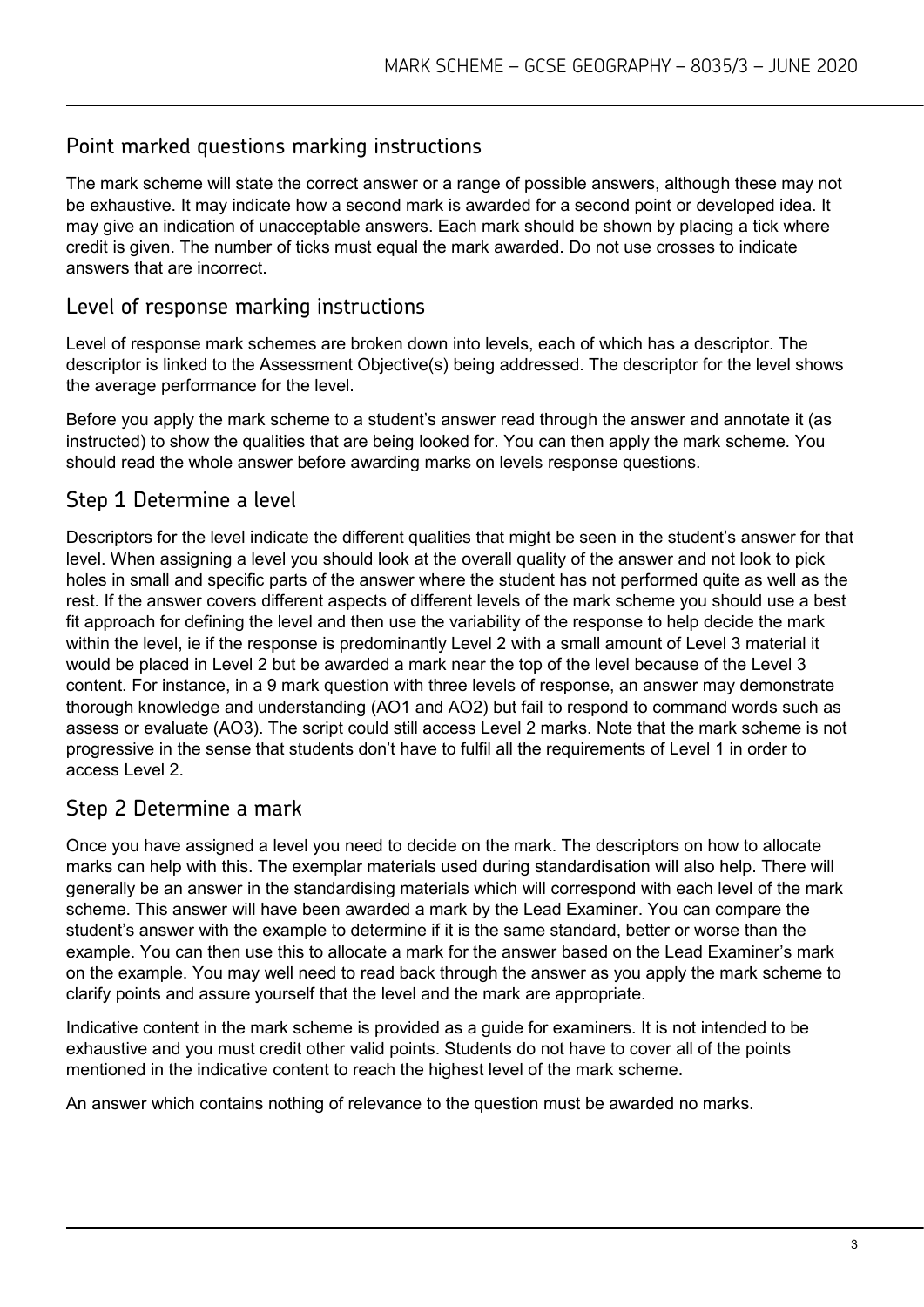#### Assessment of spelling, punctuation, grammar and use of specialist terminology (SPaG)

Accuracy of spelling, punctuation, grammar and the use of specialist terminology will be assessed via the indicated 9 mark questions. In each of these questions, three marks are allocated for SPaG as follows:

- **High performance**  3 marks
- **Intermediate performance**  2 marks
- **Threshold performance**  1 mark

#### General guidance

- Mark schemes should be applied positively. Examiners should look for qualities to reward rather than faults to penalise. They are looking to find credit in each response they mark. Unless the mark scheme specifically states, candidates must never lose marks for incorrect answers.
- The full range of marks should be used. Examiners should always award full marks if deserved, ie if the answer matches the mark scheme.
- When examiners are in doubt regarding the application of the mark scheme to a candidate's response, the team leader must be consulted.
- Crossed out work should be marked unless the candidate has replaced it with an alternative response.
- Do NOT add ticks to level-marked questions use the highlight tool/brackets to signify what is relevant.
- Sometimes there are specific "triggers" in the mark scheme that enable higher level marks to be awarded. For instance, an example or case study may be required for Level 3 if it is stated within the question.
- Where a source, such as a photograph or map, is provided as a stimulus it should be used if requested in the question, but credit can often be given for inferred as well as direct use of the source.
- Always be consistent accept the guidelines given in the mark scheme and apply them to every script
- If necessary make comments to support the level awarded and to help clarify a decision you have made.
- Examiners should revisit standardise script answers as they apply the mark scheme in order to confirm that the level and the mark allocated is appropriate to the response provided.
- Mark all answers written on the examination paper.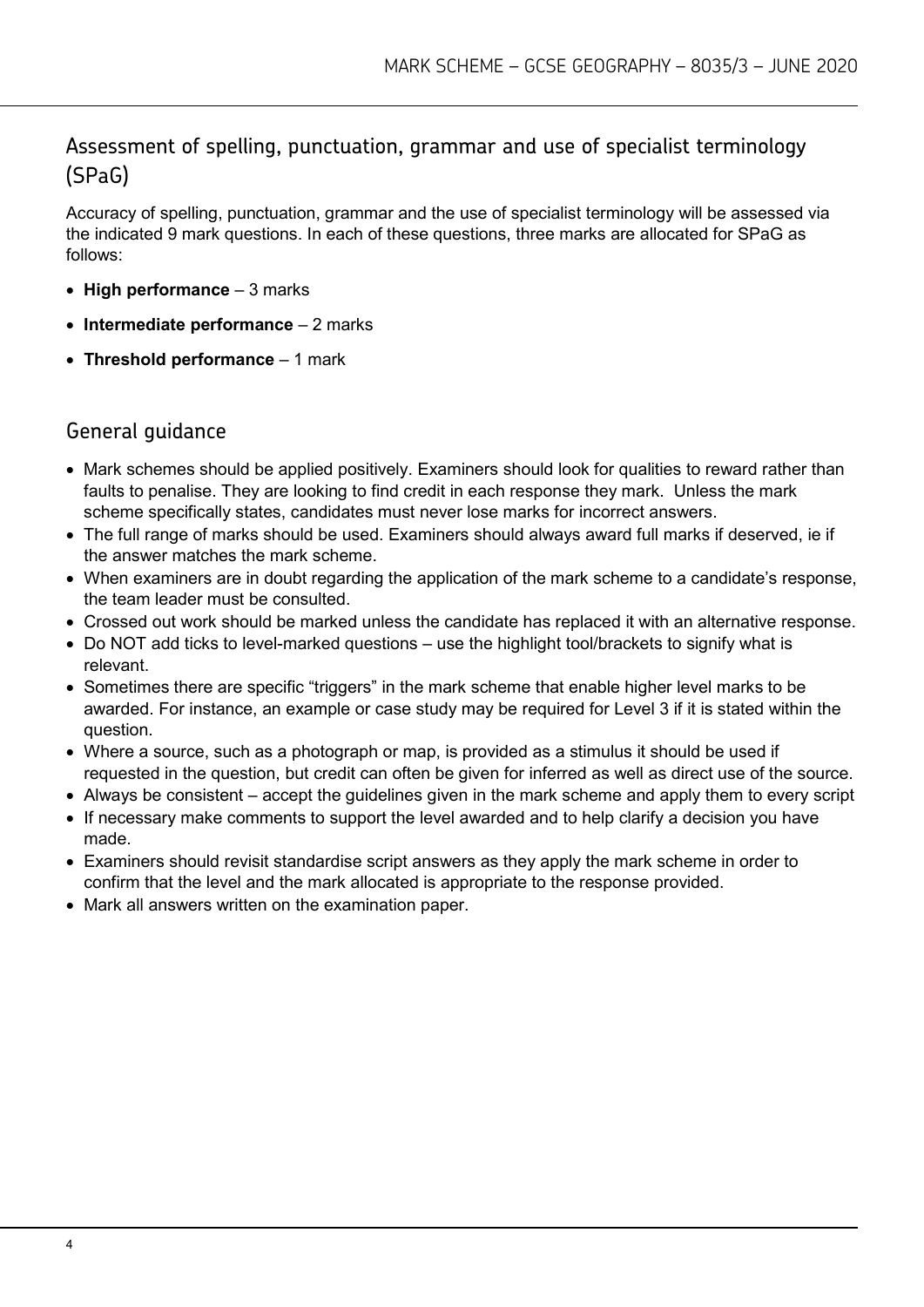#### **Section A : Issue evaluation**

| Qu | Pt | <b>Marking Guidance</b>                                                                       | <b>Total</b><br>marks |
|----|----|-----------------------------------------------------------------------------------------------|-----------------------|
|    |    |                                                                                               |                       |
| 01 | 1  | In which year were global urban and rural populations the same?                               |                       |
|    |    | One mark for correct answer:                                                                  |                       |
|    |    | <b>B:</b> 2007                                                                                |                       |
|    |    | No credit if two or more answers are shaded.                                                  |                       |
|    |    | $AO4 - 1$ mark                                                                                |                       |
|    |    |                                                                                               |                       |
| 01 | 2  | Which of the following statements is correct?                                                 |                       |
|    |    | One mark for correct answer:                                                                  |                       |
|    |    | A: Latin America/Caribbean is predicted to double its % urban population<br>between 1950-2030 |                       |
|    |    | No credit if two or more answers are shaded.                                                  |                       |
|    |    | $AO4 - 1$ mark                                                                                |                       |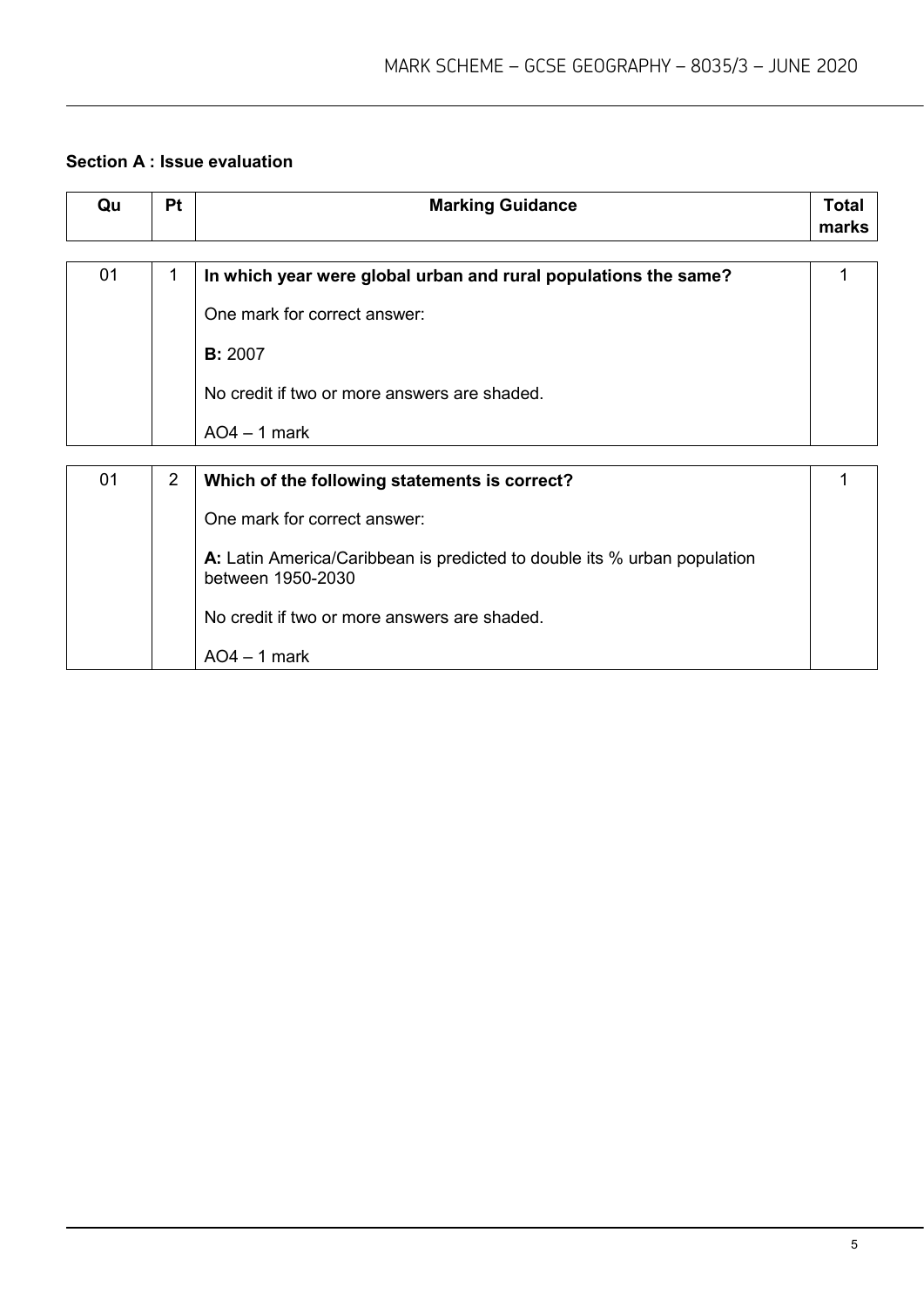| Level                                        | <b>Marks</b> | <b>Description</b>                                                                                                                                                                                                                                                                                                                                                                                                                           |
|----------------------------------------------|--------------|----------------------------------------------------------------------------------------------------------------------------------------------------------------------------------------------------------------------------------------------------------------------------------------------------------------------------------------------------------------------------------------------------------------------------------------------|
|                                              |              |                                                                                                                                                                                                                                                                                                                                                                                                                                              |
| $\overline{2}$                               | $3 - 4$      | AO2 - Shows a clear understanding of the concepts                                                                                                                                                                                                                                                                                                                                                                                            |
| (Clear)                                      |              | of economic development and urbanisation.                                                                                                                                                                                                                                                                                                                                                                                                    |
|                                              |              | AO2 – Demonstrates a clear awareness of the<br>relationship between economic development and<br>urbanisation.                                                                                                                                                                                                                                                                                                                                |
| $\mathbf{1}$<br>(Basic)                      | $1 - 2$      | AO2 – Limited understanding of the concepts of<br>economic development and urbanisation.                                                                                                                                                                                                                                                                                                                                                     |
|                                              |              | AO2 - A limited appreciation of the link between<br>economic development and urbanisation.                                                                                                                                                                                                                                                                                                                                                   |
|                                              | 0            | No relevant content.                                                                                                                                                                                                                                                                                                                                                                                                                         |
|                                              |              | • Level 2 (clear) – identifies the link between economic development and<br>urbanisation and suggests reasons for the relationship which identify the<br>specific socio-economic facilities/opportunities that exist in urban areas and<br>suggest that these are often 'core' growth areas.<br>• Level 1 (basic) – identifies the link between economic development and<br>urbanisation and makes basic, unqualified observations (jobs and |
| (without elaboration).<br>Indicative content |              | money/socio-economic opportunities/facilities) that exist in urban areas                                                                                                                                                                                                                                                                                                                                                                     |
| urbanisation.                                |              | • There is a positive relationship between economic development and<br>• The relationship is emphasised by the cluster of very poor countries that also                                                                                                                                                                                                                                                                                      |
|                                              |              | have lower rates of urban populations.<br>• Urban areas are often core areas where industry and infrastructure<br>develops. This creates opportunities for a range of both skilled and unskilled                                                                                                                                                                                                                                             |
| jobs.<br>urban/industrial areas.             |              | • Urban growth creates opportunity for unskilled/informal employment.<br>• There is a greater opportunity for education and job-related training in                                                                                                                                                                                                                                                                                          |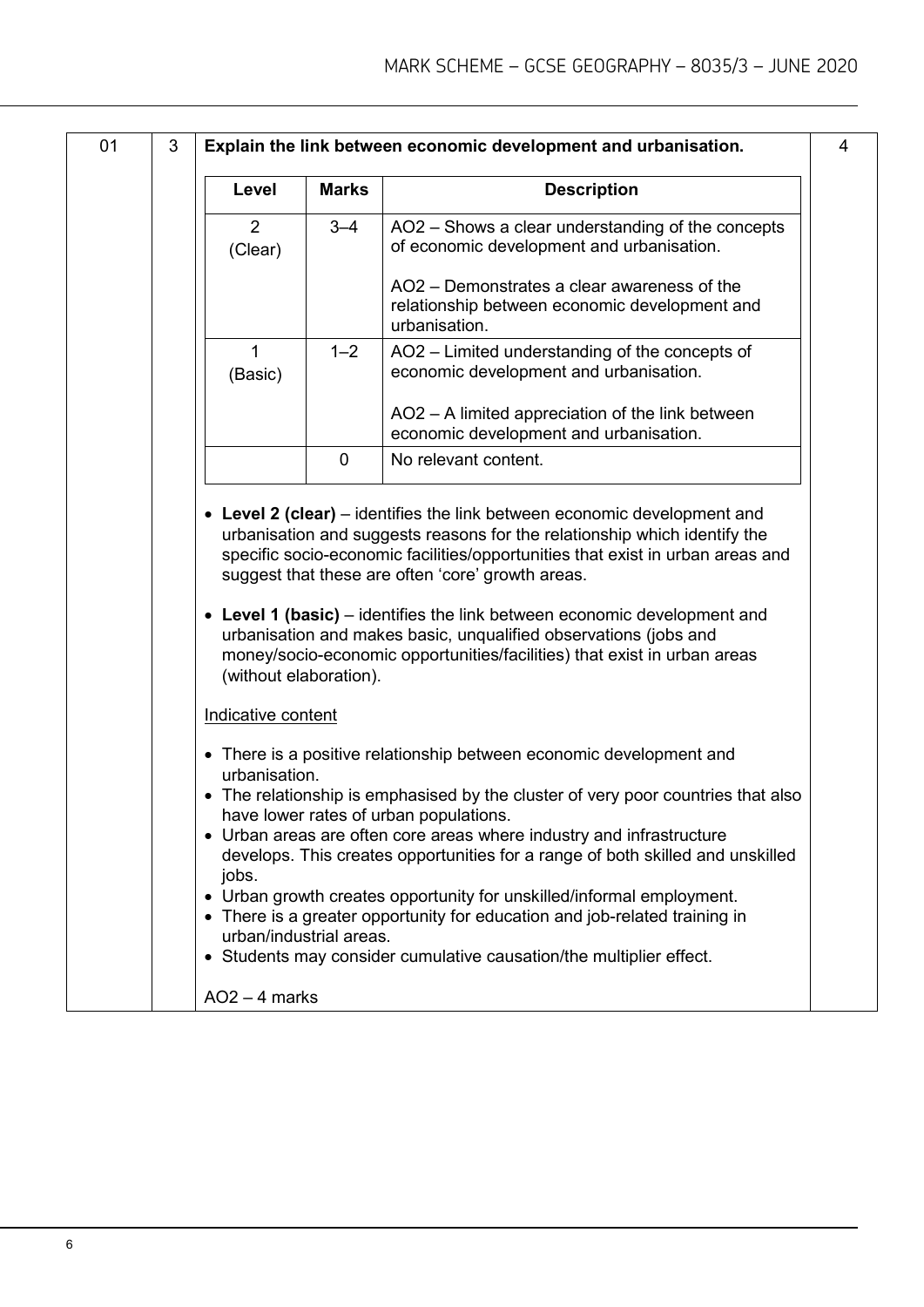| 01 | 4 | Suggest two reasons why estimates of future urban population may not<br>be accurate.<br>No credit for simply saying "it is only a prediction"                                                                                                                                                                                                                                                                                                                                                                  | $\mathcal{P}$ |
|----|---|----------------------------------------------------------------------------------------------------------------------------------------------------------------------------------------------------------------------------------------------------------------------------------------------------------------------------------------------------------------------------------------------------------------------------------------------------------------------------------------------------------------|---------------|
|    |   | 2x1 marks<br>Any reasonable answers, which might include;<br>• Difficulty in actually counting current numbers (1)<br>• Economic growth may be faster/slower (1)<br>• Birth rates may increase/fall (1)<br>• Death rates may increase/decrease(1)<br>• Conditions in rural areas might improve (1)<br>• Natural disasters/climate change related factors (drought) (1).<br>• Original data used for prediction may not be accurate (1).<br>• Idea of rapid change leading to inaccuracy(1).<br>$AO2 - 2$ marks |               |

| 01 | 5 | Suggest one challenge that urbanisation creates for rural areas.                                                                                                                                                                                                  | 2 |
|----|---|-------------------------------------------------------------------------------------------------------------------------------------------------------------------------------------------------------------------------------------------------------------------|---|
|    |   | 1 mark for identification of appropriate point; 2 <sup>nd</sup> mark for developed idea<br>• Decline of rural communities/ Lack of investment in rural areas (1)<br>• Loss of working population (1) leads to agricultural/industrial decline(1)(d)               |   |
|    |   | • Imbalance in the population structure $(1)$<br>• It is mostly younger people who migrate (1) so the population has a<br>disproportionate number of older people (dependency idea) (1)(d)                                                                        |   |
|    |   | • Lack of investment/growing wealth gap between urban/rural areas. (1)<br>because most investment goes to urban areas (1)<br>• Because most of the business development/income is in urban areas(1) the<br>wealth gap between rural and urban areas grows. (1)(d) |   |
|    |   | $AO3 - 2$ marks                                                                                                                                                                                                                                                   |   |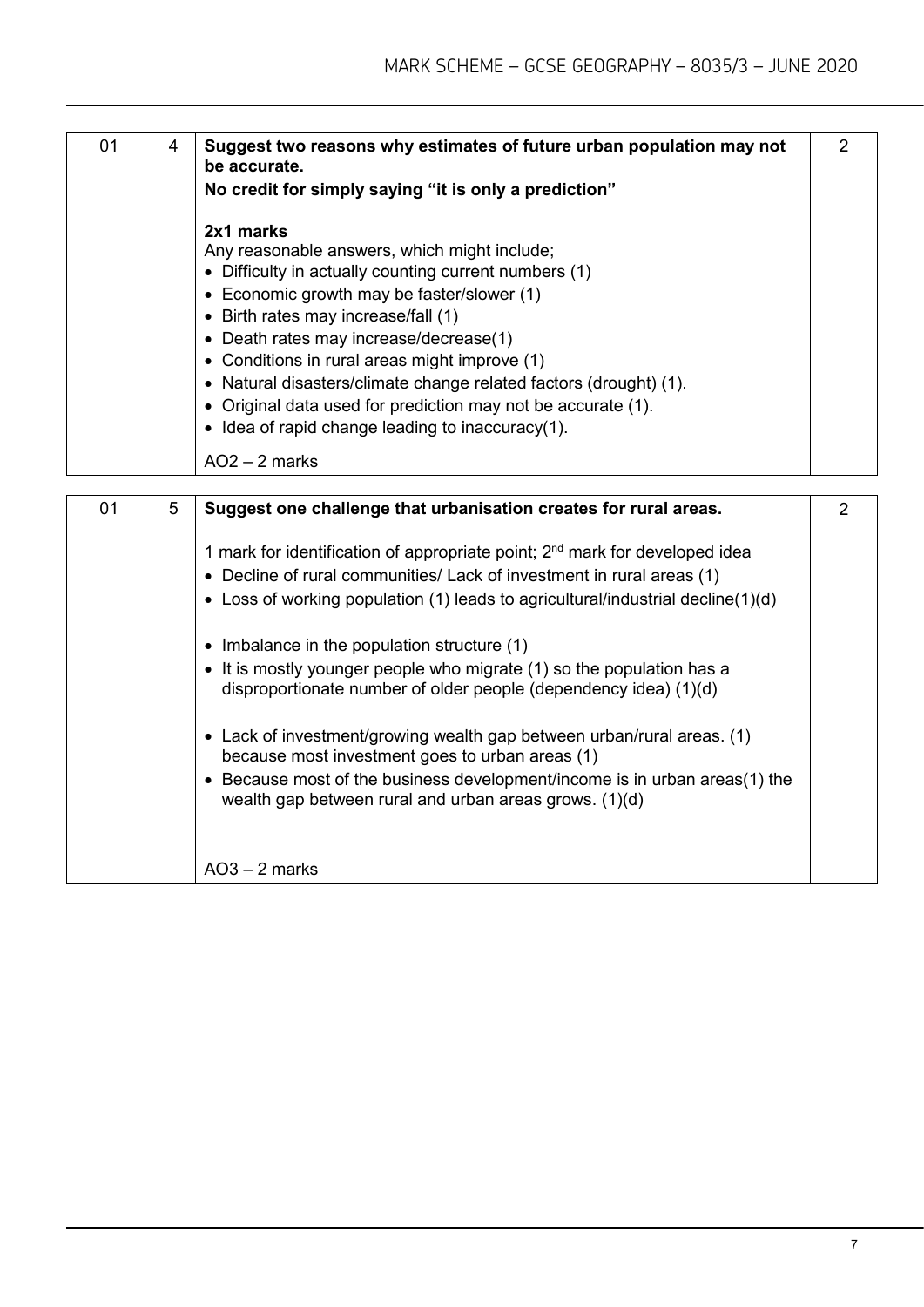6

| 02 | 1 | cities'.                                   |              | Suggest why cities in LICs and NEEs are often referred to as 'unequal                                                                                                                                                                                                                                                                                                                                                                                                                                                                                                                                                                                                                                      |
|----|---|--------------------------------------------|--------------|------------------------------------------------------------------------------------------------------------------------------------------------------------------------------------------------------------------------------------------------------------------------------------------------------------------------------------------------------------------------------------------------------------------------------------------------------------------------------------------------------------------------------------------------------------------------------------------------------------------------------------------------------------------------------------------------------------|
|    |   | Level                                      | <b>Marks</b> | <b>Description</b>                                                                                                                                                                                                                                                                                                                                                                                                                                                                                                                                                                                                                                                                                         |
|    |   | 3<br>(Detailed)                            | $5 - 6$      | AO3 – Offers effective interpretation of information<br>from the resources when considering why cities<br>might be seen as 'unequal cities'.                                                                                                                                                                                                                                                                                                                                                                                                                                                                                                                                                               |
|    |   |                                            |              | AO3 - Demonstrates detailed evaluation by making<br>observations about why cities might be seen as<br>'unequal cities'.                                                                                                                                                                                                                                                                                                                                                                                                                                                                                                                                                                                    |
|    |   | 2<br>(Clear)                               | $3 - 4$      | AO3 – Offers clear interpretation of information from<br>the resources when considering why cities might be<br>seen as 'unequal cities'.                                                                                                                                                                                                                                                                                                                                                                                                                                                                                                                                                                   |
|    |   |                                            |              | AO3 – Demonstrates a clear evaluation by making<br>observations about why cities might be seen as<br>'unequal cities'.                                                                                                                                                                                                                                                                                                                                                                                                                                                                                                                                                                                     |
|    |   | 1<br>(Basic)                               | $1 - 2$      | AO3 - Basic descriptive interpretation of information<br>from the resources when considering why cities<br>might be seen as 'unequal cities'.                                                                                                                                                                                                                                                                                                                                                                                                                                                                                                                                                              |
|    |   |                                            |              | AO3 - Demonstrates a basic evaluation by making<br>simple observations about why cities might be seen<br>as 'unequal cities'.                                                                                                                                                                                                                                                                                                                                                                                                                                                                                                                                                                              |
|    |   |                                            | $\mathbf 0$  | No relevant content.                                                                                                                                                                                                                                                                                                                                                                                                                                                                                                                                                                                                                                                                                       |
|    |   | to basic facilities.<br>Indicative content |              | • Level 3 (detailed) – uses evidence from the resources to demonstrate a<br>detailed awareness of the development gap which exists in cities and clearly<br>suggests that access to economic and social opportunities is not equal.<br>• Level 2 (clear) – uses evidence from the resources to demonstrate a clear<br>awareness of the idea of rich and poor which exists in cities and clearly<br>highlights this with reference to factors such as housing quality and access<br><b>Level 1 (basic)</b> – uses evidence from the resources to identify basic<br>differences which suggest that some people are wealthier than others.                                                                    |
|    |   | $\bullet$                                  |              | • This question can be addressed in a polarised way by simply considering<br>'rich' and 'poor' and using evidence to identify these differences.<br>There is clearly a 'range of differences/divisions' and these exist at different<br>scales and can even be seen within slum areas.<br>• Evidence within the resources suggests that a development gap exists<br>across a range of socio-economic factors, the most obvious being housing<br>quality and access to basic facilities.<br>• At a sophisticated level the idea of a development gap can be considered in<br>relation to broader opportunities, for example; access to services; types of<br>employment; housing security; personal safety. |
|    |   | $AO3 - 6$ marks                            |              |                                                                                                                                                                                                                                                                                                                                                                                                                                                                                                                                                                                                                                                                                                            |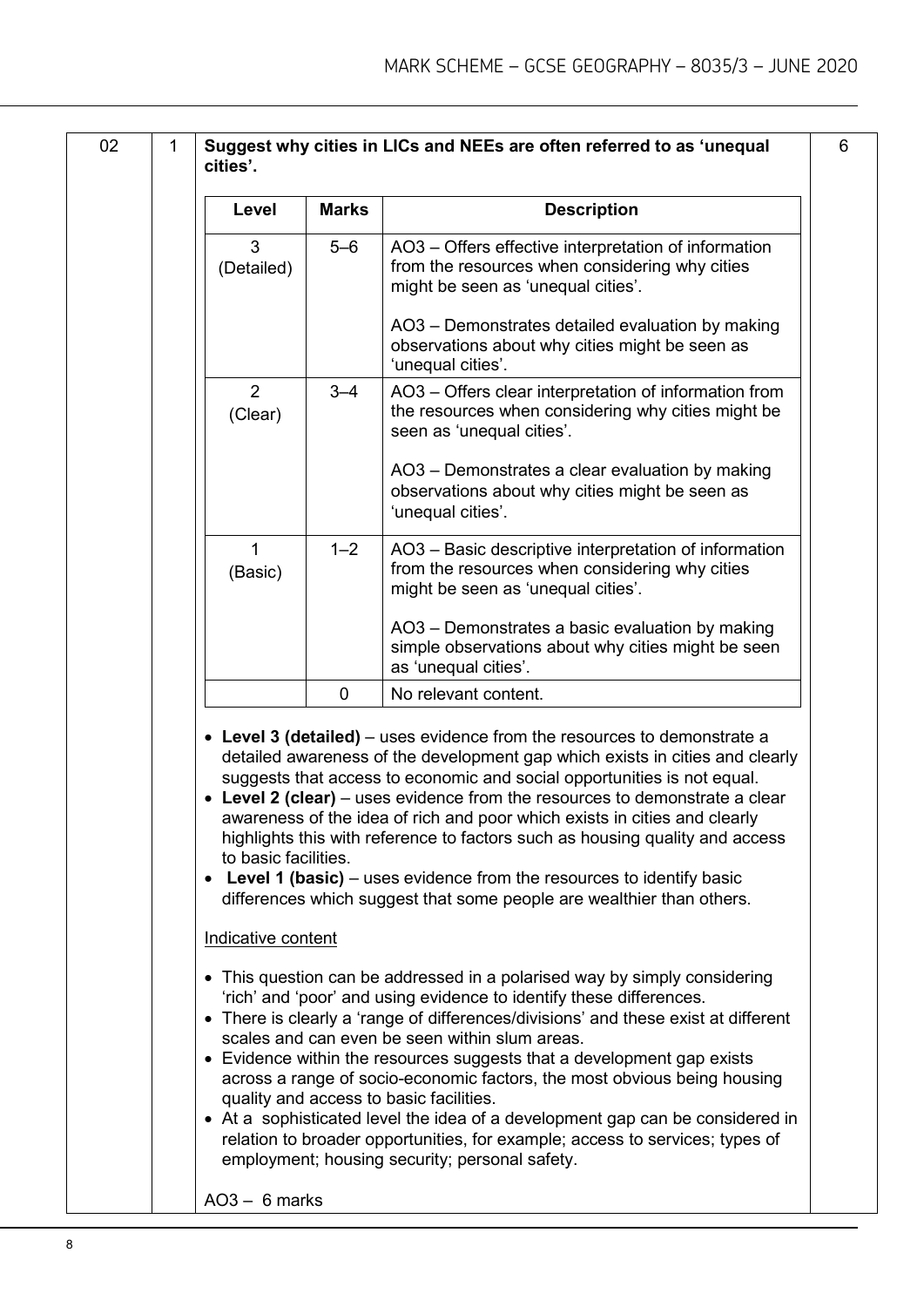| 02 | $\overline{2}$ | Compare levels of access to piped water in urban and rural areas<br>shown in Figure 2.                                                           | $\overline{2}$ |
|----|----------------|--------------------------------------------------------------------------------------------------------------------------------------------------|----------------|
|    |                | Question is about piped water not improved sanitation.<br>Access can be about availability or relative price.                                    |                |
|    |                | 1 mark for the general observation that access is always higher in urban<br>areas.<br>• Always higher in urban areas (or lower in rural areas).  |                |
|    |                | • Latin America is higher than the other areas.<br>2nd mark – Relative comparative observation (differences between areas)                       |                |
|    |                | OR use of data, OR second separate point.<br>• Always higher in urban areas (1), for example in Southern Asia the<br>difference is $39\%$ (d)(1) |                |
|    |                | • Access is always higher in urban areas (1), in 3 of three areas it is three<br>times higher $(d)(1)$ .                                         |                |
|    |                | $AO4 - 2$ marks                                                                                                                                  |                |

| 02<br>3 | Suggest why it might be helpful to describe the growth of African cities<br>as 'population growth per hour'.                                                                                                                                                                                                 |  |
|---------|--------------------------------------------------------------------------------------------------------------------------------------------------------------------------------------------------------------------------------------------------------------------------------------------------------------|--|
|         | Any reasonable answers which might include:<br>• because they are growing very rapidly/shows extent of growth/extreme<br>nature of growth.<br>points about making the rate of growth sound more dramatic<br>points about smaller numbers being easier to<br>comprehend/compare/understand.<br>$AO3 - 1$ mark |  |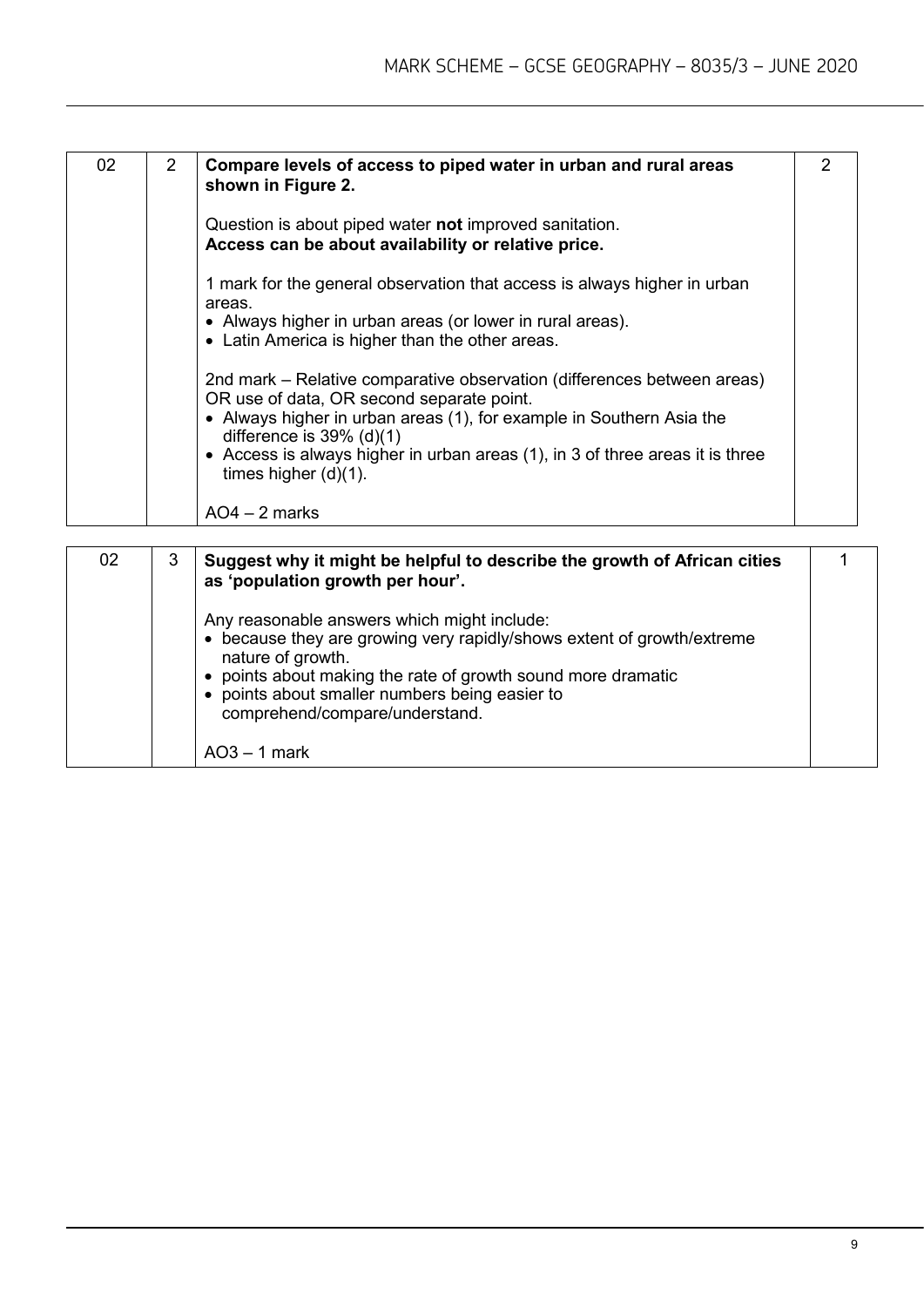| 3<br>$5 - 6$<br>AO3 - Demonstrates thorough application of<br>knowledge and understanding in evaluating the<br>(Detailed)<br>challenges faced by urban planners related to urban<br>growth.<br>AO4 - Communicates ideas effectively about<br>challenges facing urban planners, with good use of<br>geographical language.<br>2<br>$3 - 4$<br>AO3 - Demonstrates reasonable application of<br>knowledge and understanding in evaluating the<br>(Clear)<br>challenges faced by urban planners related to urban<br>growth.<br>facing urban planners, with some use of<br>geographical language.<br>$\mathbf{1}$<br>$1 - 2$<br>AO3 - Demonstrates basic application of knowledge<br>and understanding in evaluating the challenges<br>(Basic)<br>faced by urban planners related to urban growth.<br>AO4 - Communicates ideas about challenges facing<br>urban planners using basic language.<br>$\mathbf 0$<br>No relevant content.<br><b>Level 3 (detailed)</b> – demonstrates a detailed evaluation of the range of<br>challenges that planners might have to deal with and offers an<br>understanding of how rapid urban growth might exacerbate the challenge.<br>• Level 2 (clear) – demonstrates a clear appreciation of the challenges that<br>planners might have to deal with and general evaluative points about why<br>some of these challenges might be difficult to deal with (lack of<br>money/limited resources). Limited reference to why rapid urban growth might<br>make this more difficult.<br>• Level 1 (basic) – identifies some of the problems of rapid urban growth with<br>limited reference to the idea of planning.<br>Indicative content | Level | <b>Marks</b> | <b>Description</b>                                |
|--------------------------------------------------------------------------------------------------------------------------------------------------------------------------------------------------------------------------------------------------------------------------------------------------------------------------------------------------------------------------------------------------------------------------------------------------------------------------------------------------------------------------------------------------------------------------------------------------------------------------------------------------------------------------------------------------------------------------------------------------------------------------------------------------------------------------------------------------------------------------------------------------------------------------------------------------------------------------------------------------------------------------------------------------------------------------------------------------------------------------------------------------------------------------------------------------------------------------------------------------------------------------------------------------------------------------------------------------------------------------------------------------------------------------------------------------------------------------------------------------------------------------------------------------------------------------------------------------------------------------------------------------------------------|-------|--------------|---------------------------------------------------|
|                                                                                                                                                                                                                                                                                                                                                                                                                                                                                                                                                                                                                                                                                                                                                                                                                                                                                                                                                                                                                                                                                                                                                                                                                                                                                                                                                                                                                                                                                                                                                                                                                                                                    |       |              |                                                   |
|                                                                                                                                                                                                                                                                                                                                                                                                                                                                                                                                                                                                                                                                                                                                                                                                                                                                                                                                                                                                                                                                                                                                                                                                                                                                                                                                                                                                                                                                                                                                                                                                                                                                    |       |              |                                                   |
|                                                                                                                                                                                                                                                                                                                                                                                                                                                                                                                                                                                                                                                                                                                                                                                                                                                                                                                                                                                                                                                                                                                                                                                                                                                                                                                                                                                                                                                                                                                                                                                                                                                                    |       |              |                                                   |
|                                                                                                                                                                                                                                                                                                                                                                                                                                                                                                                                                                                                                                                                                                                                                                                                                                                                                                                                                                                                                                                                                                                                                                                                                                                                                                                                                                                                                                                                                                                                                                                                                                                                    |       |              | AO4 - Communicates ideas clearly about challenges |
|                                                                                                                                                                                                                                                                                                                                                                                                                                                                                                                                                                                                                                                                                                                                                                                                                                                                                                                                                                                                                                                                                                                                                                                                                                                                                                                                                                                                                                                                                                                                                                                                                                                                    |       |              |                                                   |
|                                                                                                                                                                                                                                                                                                                                                                                                                                                                                                                                                                                                                                                                                                                                                                                                                                                                                                                                                                                                                                                                                                                                                                                                                                                                                                                                                                                                                                                                                                                                                                                                                                                                    |       |              |                                                   |
|                                                                                                                                                                                                                                                                                                                                                                                                                                                                                                                                                                                                                                                                                                                                                                                                                                                                                                                                                                                                                                                                                                                                                                                                                                                                                                                                                                                                                                                                                                                                                                                                                                                                    |       |              |                                                   |
|                                                                                                                                                                                                                                                                                                                                                                                                                                                                                                                                                                                                                                                                                                                                                                                                                                                                                                                                                                                                                                                                                                                                                                                                                                                                                                                                                                                                                                                                                                                                                                                                                                                                    |       |              |                                                   |
|                                                                                                                                                                                                                                                                                                                                                                                                                                                                                                                                                                                                                                                                                                                                                                                                                                                                                                                                                                                                                                                                                                                                                                                                                                                                                                                                                                                                                                                                                                                                                                                                                                                                    |       |              |                                                   |
|                                                                                                                                                                                                                                                                                                                                                                                                                                                                                                                                                                                                                                                                                                                                                                                                                                                                                                                                                                                                                                                                                                                                                                                                                                                                                                                                                                                                                                                                                                                                                                                                                                                                    |       |              |                                                   |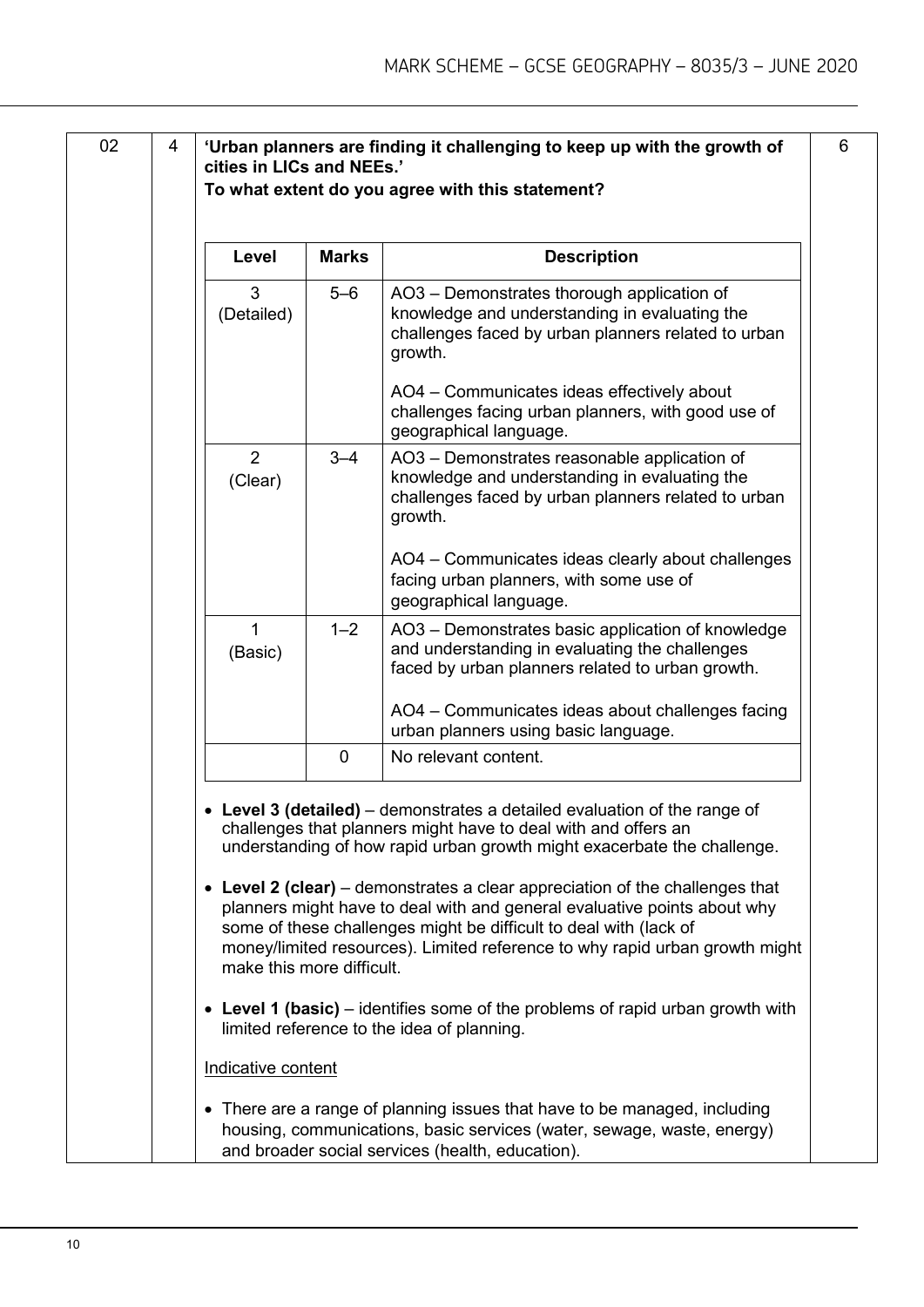| • Many urban areas have severe issues relating to housing issues, a lack of<br>services, dealing with waste, traffic congestion and general environmental<br>pollution issues.<br>• Putting plans into operation requires both time and money.<br>• Many of the planning decisions are based on demand and continued<br>population growth makes this a very challenging task.<br>• Much of the growth is based around relatively poor people moving to urban<br>areas, adding to the challenge of planning for services.<br>• In many areas actual population numbers are not clear so planning for<br>specific services is difficult.<br>• The idea of urban areas "running to stand still" is not an uncommonly<br>expressed view of urban growth.<br>$AO3 - 3$<br>$AO4 - 3$ |  |
|--------------------------------------------------------------------------------------------------------------------------------------------------------------------------------------------------------------------------------------------------------------------------------------------------------------------------------------------------------------------------------------------------------------------------------------------------------------------------------------------------------------------------------------------------------------------------------------------------------------------------------------------------------------------------------------------------------------------------------------------------------------------------------|--|
|                                                                                                                                                                                                                                                                                                                                                                                                                                                                                                                                                                                                                                                                                                                                                                                |  |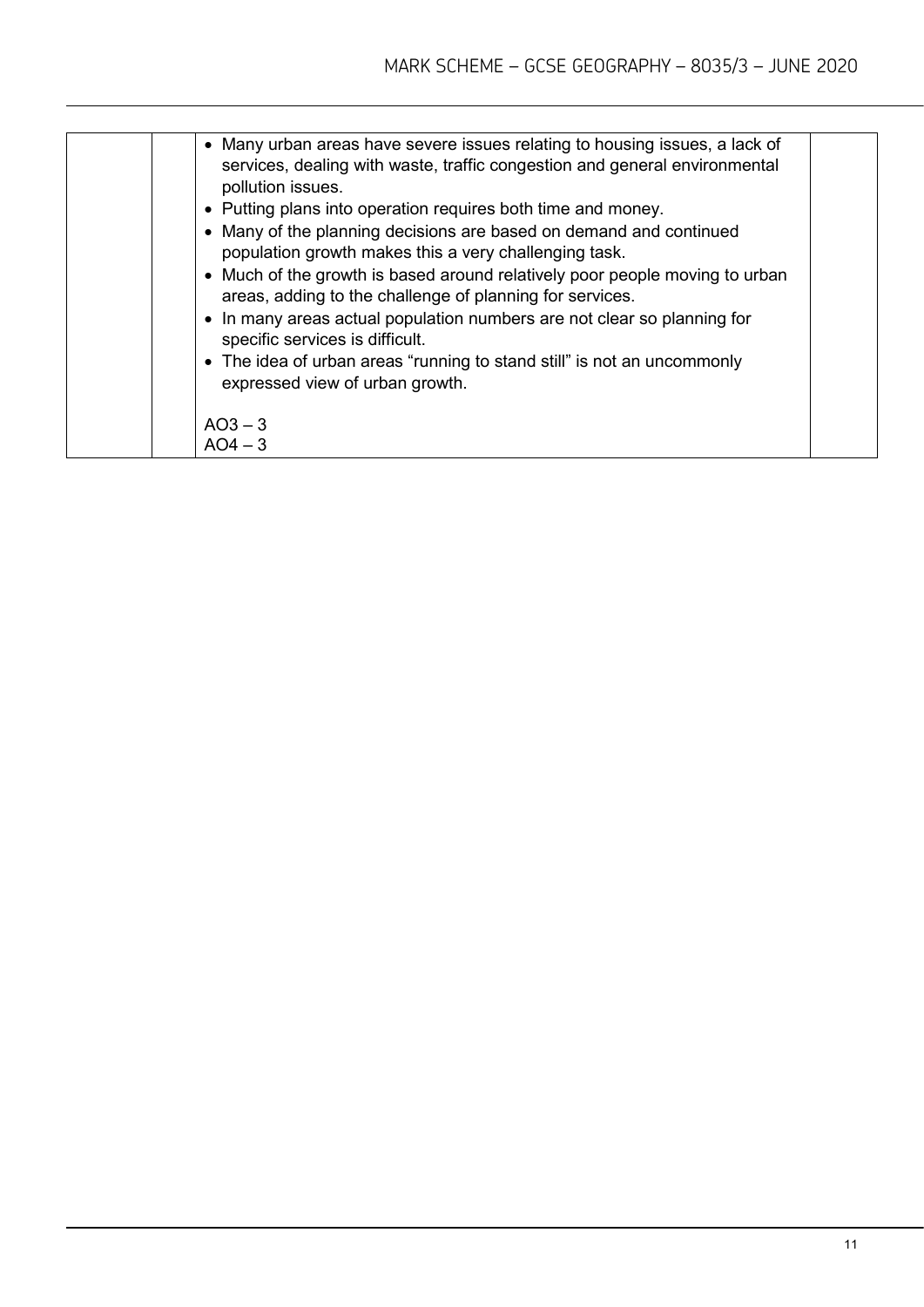| support your answer. |              |                                                                                                                                                                                   |
|----------------------|--------------|-----------------------------------------------------------------------------------------------------------------------------------------------------------------------------------|
|                      |              | A judgement can be stated or implied.                                                                                                                                             |
| Level                | <b>Marks</b> | <b>Description</b>                                                                                                                                                                |
| 3<br>(Detailed)      | $7 - 9$      | AO3 - Demonstrates thorough application of<br>knowledge and understanding in evaluating the<br>opportunities and challenges relating to urban slums<br>in developing cities.      |
|                      |              | AO3 - Applies knowledge and understanding to<br>make a decision based on a wide range of evidence,<br>making specific links between different elements of<br>the specification.   |
|                      |              | AO4 - Communicates ideas effectively, making<br>thorough use of the resources booklet.                                                                                            |
| 2<br>(Clear)         | $4 - 6$      | AO3 – Demonstrates reasonable application of<br>knowledge and understanding in evaluating the<br>opportunities and challenges relating to urban slums<br>in developing cities.    |
|                      |              | AO3 - Applies knowledge and understanding to<br>make a decision based on a reasonable range of<br>evidence, making some links between different<br>elements of the specification. |
|                      |              | AO4 – Communicates ideas clearly, making some<br>use of the resources booklet.                                                                                                    |
| 1<br>(Basic)         | $1 - 3$      | AO3 - Demonstrates basic application of knowledge<br>and understanding in evaluating the opportunities<br>and challenges relating to urban slums in developing<br>cities.         |
|                      |              | AO3 - Applies knowledge and understanding to<br>make a decision based on a narrow range of<br>evidence, with limited links between different<br>elements of the specification.    |
|                      |              | AO4 - Communicates ideas using basic language,<br>making limited use of the resources booklet.                                                                                    |
|                      | $\mathbf 0$  | No relevant content.                                                                                                                                                              |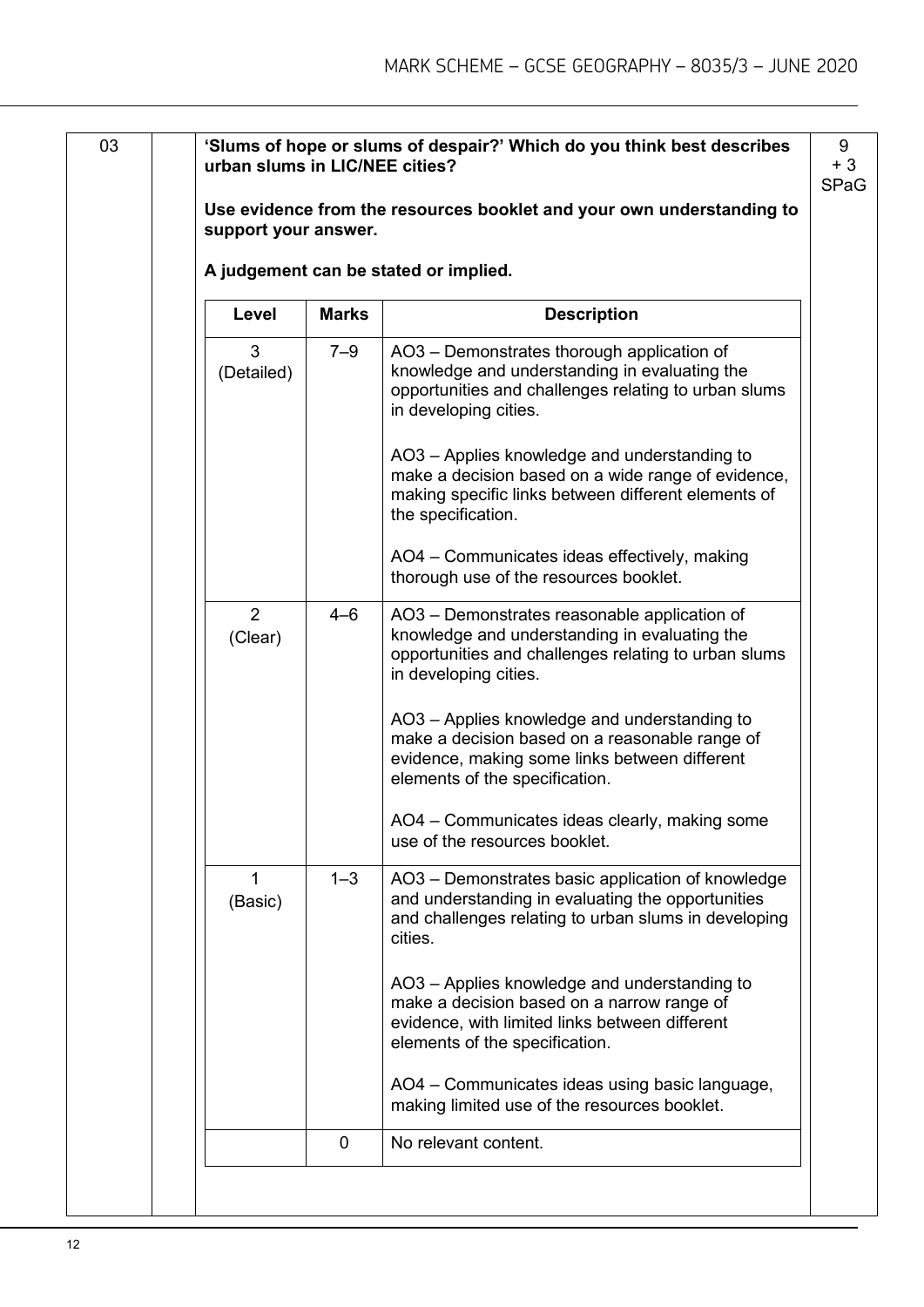| • Level 3 (detailed) – a wide range of supporting points identified and<br>developed from the resources in order to support a judgement. Reference<br>made to points across the resource booklet which brings in the wider<br>specification context. Offers detailed observations which develop a<br>discussion and support an evidenced judgement.                                                  |
|------------------------------------------------------------------------------------------------------------------------------------------------------------------------------------------------------------------------------------------------------------------------------------------------------------------------------------------------------------------------------------------------------|
| • Level 2 (clear) – some use of Figure 3 with some broader reference to the<br>other resources used in order to support a discussion. Offers a range of<br>observations which support a judgement.                                                                                                                                                                                                   |
| • Level 1 (basic) – a limited number of appropriate points identified mainly<br>from Figure 3, which are largely copied or with limited development. A<br>narrow range of basic observations to support a judgement.                                                                                                                                                                                 |
| Indicative content                                                                                                                                                                                                                                                                                                                                                                                   |
| • This is clearly a complex discussion and responses need to be judged on<br>the level of the discussion and how effectively evidence is used in order to<br>develop ideas.                                                                                                                                                                                                                          |
| • Students may develop a polarised discussion taking the view that slums are<br>places of either 'hope' or 'desperation', or they might take a wider view and<br>consider that 'hope' and 'desperation' can both be seen in slum areas. Either<br>of these approaches is acceptable and the full mark range is open to both<br>avenues of discussion.                                                |
| • Students may bring in their own place based examples or use evidence from<br>cities not mentioned in the resources.<br>• Individual views may be based partly on learned knowledge. For example, if<br>a student has looked at successful NGO/Government socio-economic<br>development programmes they may have a particular view, if they have                                                    |
| looked at crime, disease and socio-economic problems related to urban<br>slums they may have a different view. What is important is the quality of the<br>discussion and how effectively information is used to develop the discussion.<br>• Clearly there are huge variations in the quality of life in urban slums and<br>consequently individual slums may be more, or less hopeful or desperate. |
| • All slums are different and in some cases there may be a hierarchy of slum<br>areas, where conditions vary. An example of this can be seen in Dharavi,<br>where some of the older slum areas are more established and have secure<br>structures with services, whereas the more recent slum areas may have far<br>poorer facilities. In that instance "Hope and despair" might both be clearly     |
| evident within one large slum area or be seen in different slum areas within<br>the same city.<br>• 'Hope and Despair' may be considered in relation to future possibilities, so a                                                                                                                                                                                                                   |
| temporal element could be considered. For example, living conditions may<br>be desperate for some people but the opportunities within the city may<br>create a better future for the next generations.                                                                                                                                                                                               |
| • In relation to 'Hope', in general terms the resource based evidence suggests<br>that urban areas provide a number of social and economic opportunities and<br>may provide the possibility of a wider number of life chances which may lead<br>to a better future.                                                                                                                                  |
| In relation to 'Despair', in general terms the resource highlights the poor<br>$\bullet$<br>conditions that the poorest slum dwellers have to live in and the link to<br>disease and crime. There is a brief suggestion that conditions in the poorest<br>slums are poorer than in the rural areas from where people may have come.                                                                  |
|                                                                                                                                                                                                                                                                                                                                                                                                      |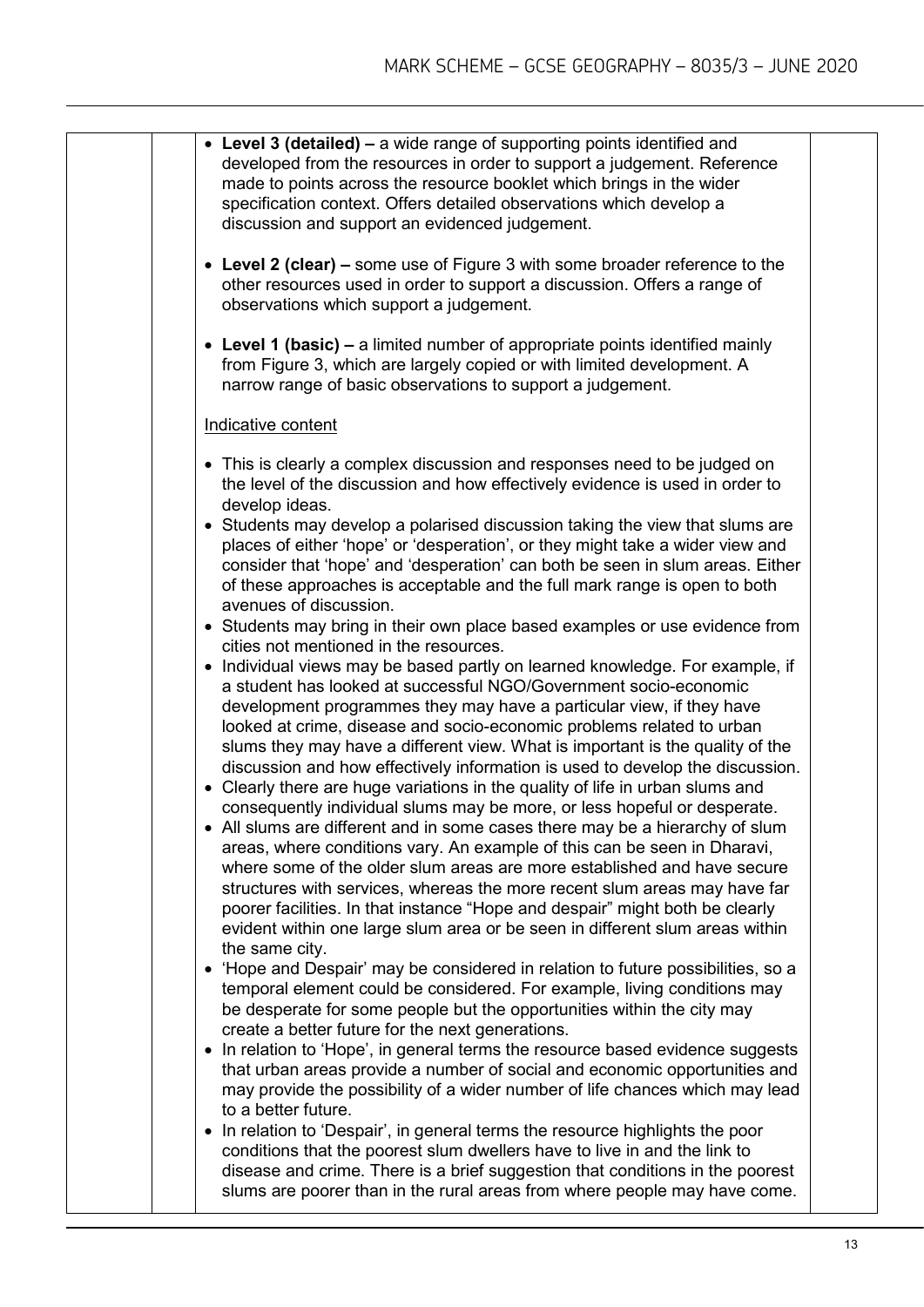| $AO3-6$                                                                                                                                                                                                                                                                                       |           |
|-----------------------------------------------------------------------------------------------------------------------------------------------------------------------------------------------------------------------------------------------------------------------------------------------|-----------|
|                                                                                                                                                                                                                                                                                               |           |
| Spelling, punctuation and grammar (SPaG)                                                                                                                                                                                                                                                      |           |
| <b>High performance</b><br>• Learners spell and punctuate with consistent accuracy.<br>• Learners use rules of grammar with effective control of meaning overall.<br>• Learners use a wide range of specialist terms as appropriate.                                                          |           |
| Intermediate performance<br>• Learners spell and punctuate with considerable accuracy.<br>• Learners use rules of grammar with general control of meaning overall.<br>• Learners use a good range of specialist terms as appropriate.                                                         |           |
| <b>Threshold performance</b><br>• Learners spell and punctuate with reasonable accuracy.<br>• Learners use rules of grammar with some control of meaning and any errors<br>do not significantly hinder meaning overall.<br>• Learners use a limited range of specialist terms as appropriate. |           |
| No marks awarded<br>• The learner writes nothing.<br>• The learner's response does not relate to the question.<br>• The learner's achievement in SPaG does not reach the threshold<br>performance level, for example errors in spelling, punctuation and grammar<br>severely hinder meaning.  |           |
|                                                                                                                                                                                                                                                                                               | $AO4 - 3$ |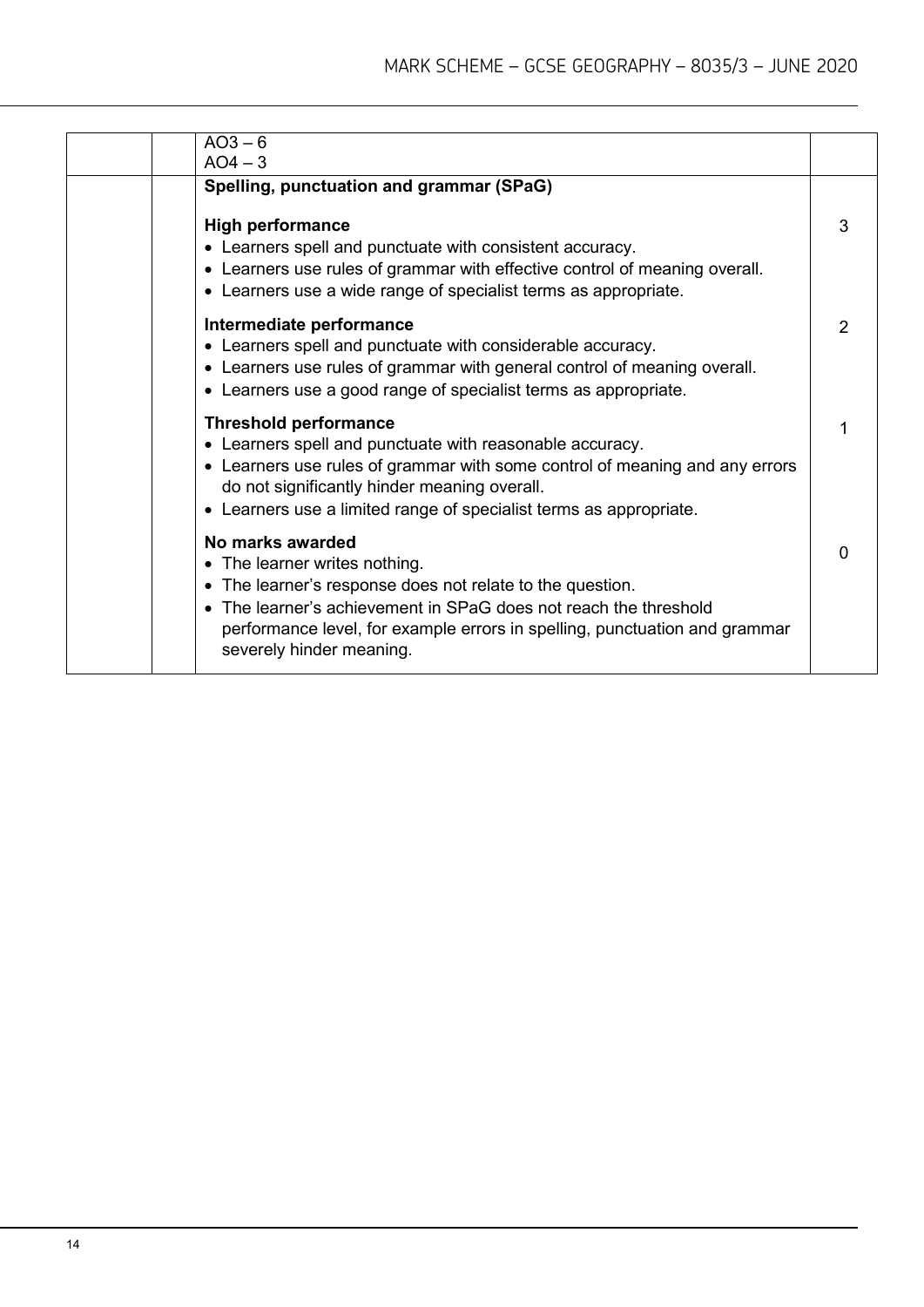#### **Section B: Fieldwork**

| Qu | <b>Pt</b>   | <b>Marking guidance</b>                                                                                                                                                                                                                                                                                        | <b>Total</b><br>marks |
|----|-------------|----------------------------------------------------------------------------------------------------------------------------------------------------------------------------------------------------------------------------------------------------------------------------------------------------------------|-----------------------|
| 04 | $\mathbf 1$ | Complete the pie chart below to show the results of Question 2 in the<br>questionnaire (Figure 4).<br>Two sectors completed accurately and shaded in correct order for 1 mark.<br>$No - 21%$<br>Don't know - 42%<br>0%<br>90%<br>10%<br>Key<br>Yes<br>$\boxtimes$ No<br>Don't know<br>20%<br>80%<br>30%<br>70% | $\mathbf{1}$          |
|    |             | 40%<br>60%<br>50%<br>$AO4 - 1$ mark                                                                                                                                                                                                                                                                            |                       |

| 04 | 2 | Using Figure 4, describe the pattern shown by the results of the car park<br>survey.                                                                                                                                                                                                                                       | 2 |
|----|---|----------------------------------------------------------------------------------------------------------------------------------------------------------------------------------------------------------------------------------------------------------------------------------------------------------------------------|---|
|    |   | Answers can use the data OR map OR both.                                                                                                                                                                                                                                                                                   |   |
|    |   | The expectation is that candidates will use the map and the data to offer some<br>appreciation of the pattern. Consequently there is no credit for simply<br>repeating the data, even if it is relative (Car Park B has a higher use than Car<br>Park A).                                                                  |   |
|    |   | 1 mark for some appreciation of distance-decay (nearer the town centre-<br>higher use) OR references between weekday/Saturday. A second mark for<br>some development, which might include use of the data or relative distance.<br>All three car parks do not have to be considered in order to express a<br>relationship. |   |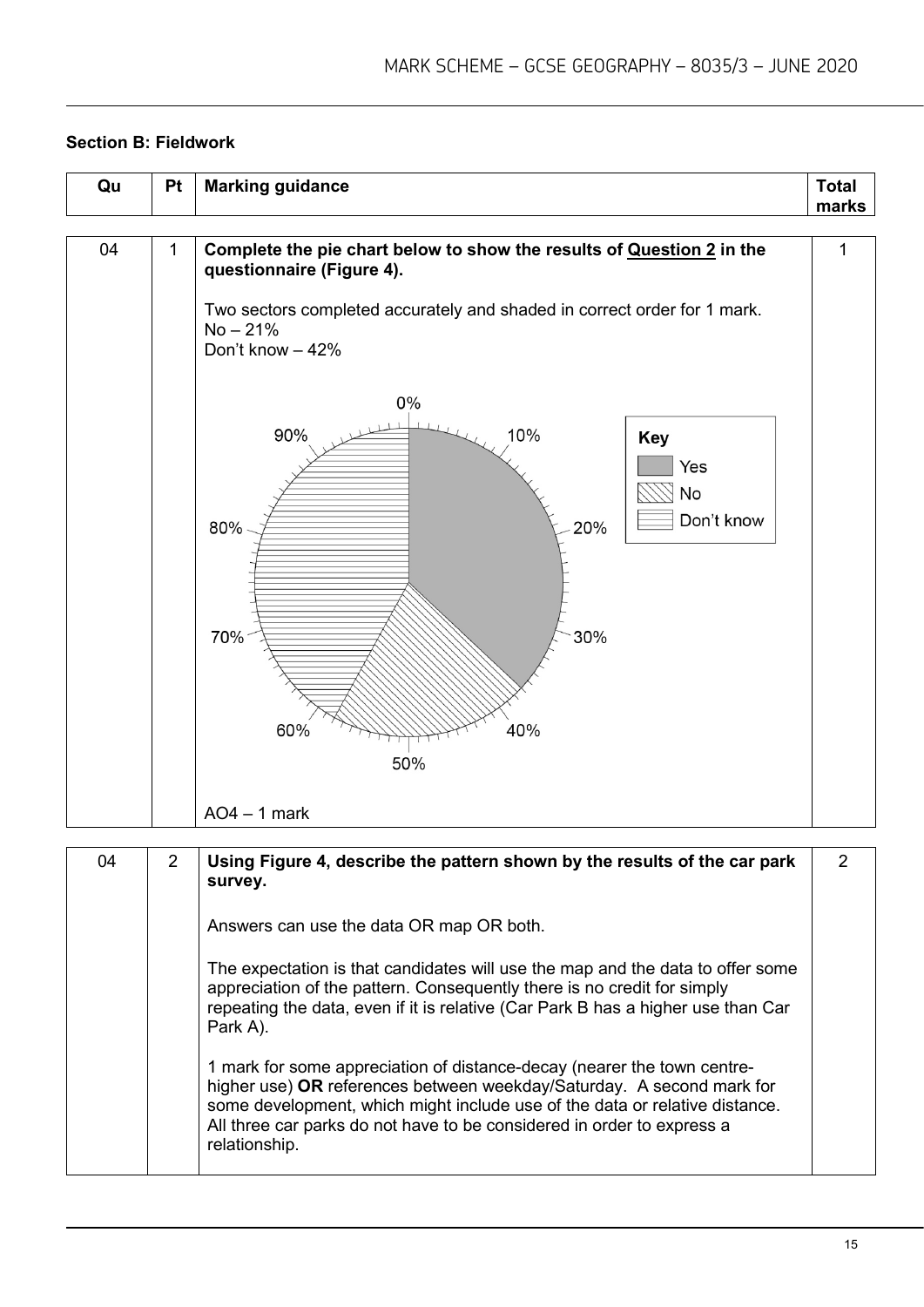| • As you move away from the main shopping area the car parks are less<br>busy(1), car park B nearest to the shopping area is busiest on both<br>Wednesday and Saturday (d)(1).<br>• Car parks are busier on a Saturday (1), by between 23% and 31% (d)(1). |  |
|------------------------------------------------------------------------------------------------------------------------------------------------------------------------------------------------------------------------------------------------------------|--|
| $AO4 - 2$ marks                                                                                                                                                                                                                                            |  |

| 04 | 3 |                                                   |              | To what extent can the student draw reliable conclusions from the data?                                                                                                                                                                                                                                                                                                             | 4 |
|----|---|---------------------------------------------------|--------------|-------------------------------------------------------------------------------------------------------------------------------------------------------------------------------------------------------------------------------------------------------------------------------------------------------------------------------------------------------------------------------------|---|
|    |   | Level                                             | <b>Marks</b> | <b>Description</b>                                                                                                                                                                                                                                                                                                                                                                  |   |
|    |   | $\overline{2}$<br>(Clear)                         | $3 - 4$      | AO3 - Demonstrates clear analysis of the data<br>(Figure 4) in relation to the reliability of conclusions.<br>AO4 - Clear reference to the data in Figure 4.                                                                                                                                                                                                                        |   |
|    |   | 1<br>(Basic)                                      | $1 - 2$      | AO3 - Demonstrates limited analysis of the data<br>(Figure 4) in relation to the reliability of conclusions.<br>AO4 - Some reference to the data in Figure 4.                                                                                                                                                                                                                       |   |
|    |   |                                                   | $\mathbf 0$  | No relevant content.                                                                                                                                                                                                                                                                                                                                                                |   |
|    |   | centre have a parking problem?'                   |              | The answer must be linked to the original aim of the enquiry, 'Does the town                                                                                                                                                                                                                                                                                                        |   |
|    |   |                                                   |              | <b>Level 2 (clear)</b> – An appreciation that the data might give an understanding<br>that there are different pressures on different days and that there is more<br>pressure to park closer to the main shopping area. However, there are<br>limitations with the data (which should be expressed) and consequently the<br>reliability of the conclusions must come into question. |   |
|    |   |                                                   |              | Level 1 (basic) – Considers that the conclusions are reliable/unreliable by<br>making superficial observations with limited use of data to support answer.<br>Implied use of data related to reliability of conclusions.                                                                                                                                                            |   |
|    |   | Indicative content<br>$\bullet$<br>shopping area. |              | • It is busiest in the town centre so must have a parking problem.<br>More people said yes than no so it must have a parking problem.<br>None of the car parks are full so there is not a parking problem.<br>• There is evidence to suggest that there is more pressure near the main                                                                                              |   |
|    |   | any real pressure.                                |              | • There is evidence to suggest that there are variations across the week.<br>• None of the car parks are exceptionally busy on the Wednesday.<br>• Saturday is busier but Car park B is the only one which appears to be under                                                                                                                                                      |   |
|    |   | surveyed.<br>$\bullet$                            |              | • The Car Park survey was limited, both in relation to days and times<br>There is no reference to the actual number of spaces in each car park.<br>The questionnaire suggests that over half of all visitors arrive by car,<br>suggesting a clear demand for parking spaces.                                                                                                        |   |
|    |   |                                                   |              | • The link between the two questions on the questionnaire is somewhat<br>tenuous since a significant number of visitors visited by bus or walked and<br>consequently their view in relation to question 2 might not be that helpful.                                                                                                                                                |   |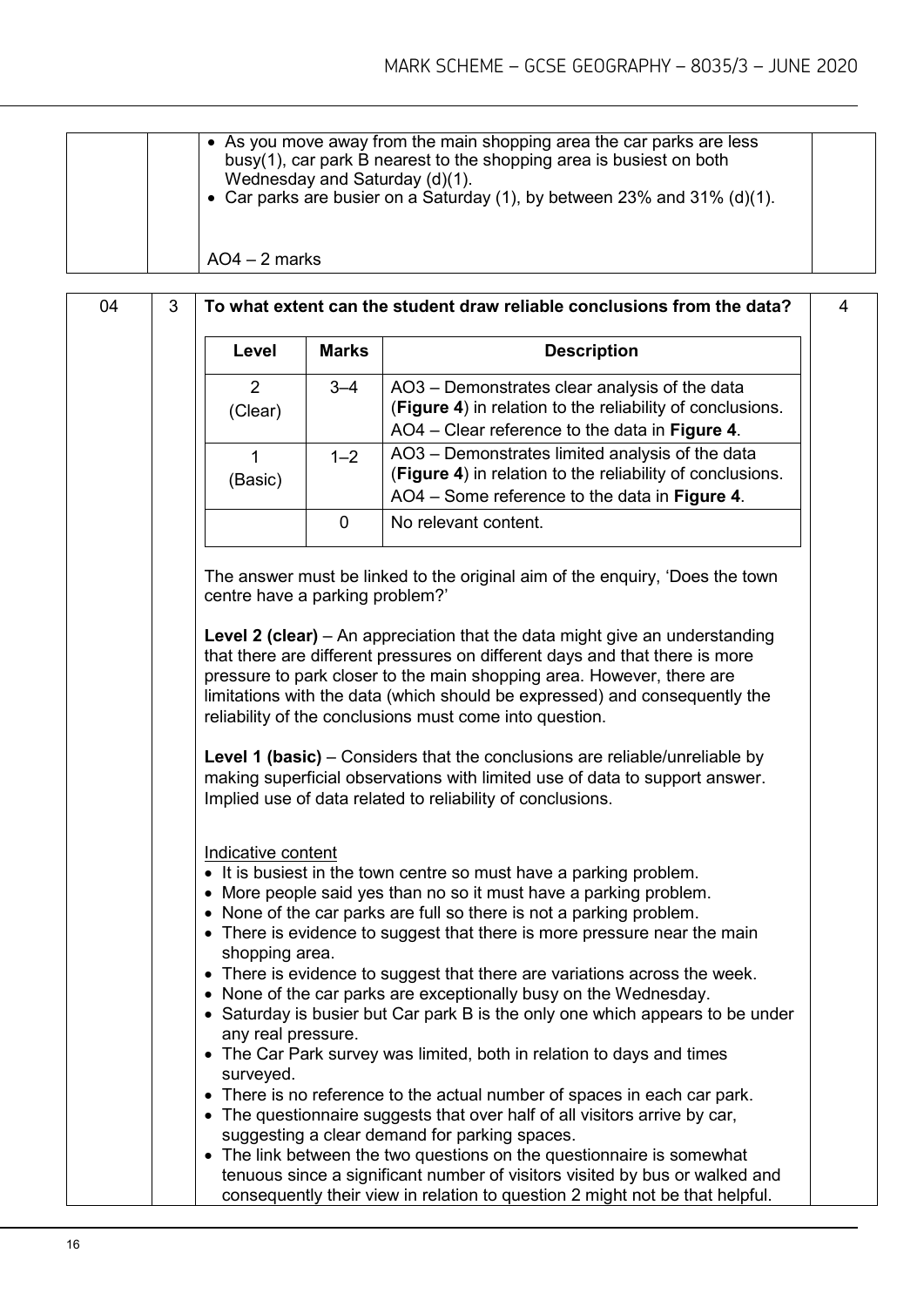| • It may have been better to have adopted a stratified sample with largely<br>drivers.<br>• The supermarket, which may have its own car park, may distort the data. |  |
|---------------------------------------------------------------------------------------------------------------------------------------------------------------------|--|
| $AO3 - 2$ marks<br>$AO4 - 2$ marks                                                                                                                                  |  |

| 04 | 4 | Complete the diagram below by filling in the median pebble size for place<br>C. |  |
|----|---|---------------------------------------------------------------------------------|--|
|    |   | The correct answer is 9.5 (accept nine and a half).                             |  |
|    |   | $AO4 - 1$ mark                                                                  |  |
|    |   |                                                                                 |  |

| 04 | 5 | Outline the conclusions that the students could draw from the data.                                                                                                                                                                                                                                                                                                                                                                                                                                                                                                                                                                       | $\mathcal{P}$ |
|----|---|-------------------------------------------------------------------------------------------------------------------------------------------------------------------------------------------------------------------------------------------------------------------------------------------------------------------------------------------------------------------------------------------------------------------------------------------------------------------------------------------------------------------------------------------------------------------------------------------------------------------------------------------|---------------|
|    |   | The answer must be linked to the original aim of the enquiry, "The size of<br>pebbles in a river are smaller as the river flows downstream."                                                                                                                                                                                                                                                                                                                                                                                                                                                                                              |               |
|    |   | There is no credit for explanation.                                                                                                                                                                                                                                                                                                                                                                                                                                                                                                                                                                                                       |               |
|    |   | 1 mark for some understanding that the data suggests that the hypothesis is<br>correct (can be implied through the use of data):<br>• The data shows that the pebbles get smaller downstream.(1)                                                                                                                                                                                                                                                                                                                                                                                                                                          |               |
|    |   | 2nd mark for use of data; consideration of rate of change; use of range or<br>other measures (mean):<br>• It is evident that the pebbles get smaller further downstream(1), this is<br>shown by both the largest pebble size and the median figure which goes<br>from $16.5$ to $9.5(d)(1)$<br>• It is evident that the pebbles get smaller further downstream(1) but the<br>median figure suggests that the change is not consistent. $(d)(1)$<br>• The river length between A and B is greater than between B and $C.(1)$<br>The decrease in size is much greater between A and B than between B<br>and $C( d)(1)$ .<br>$AO3 - 2$ marks |               |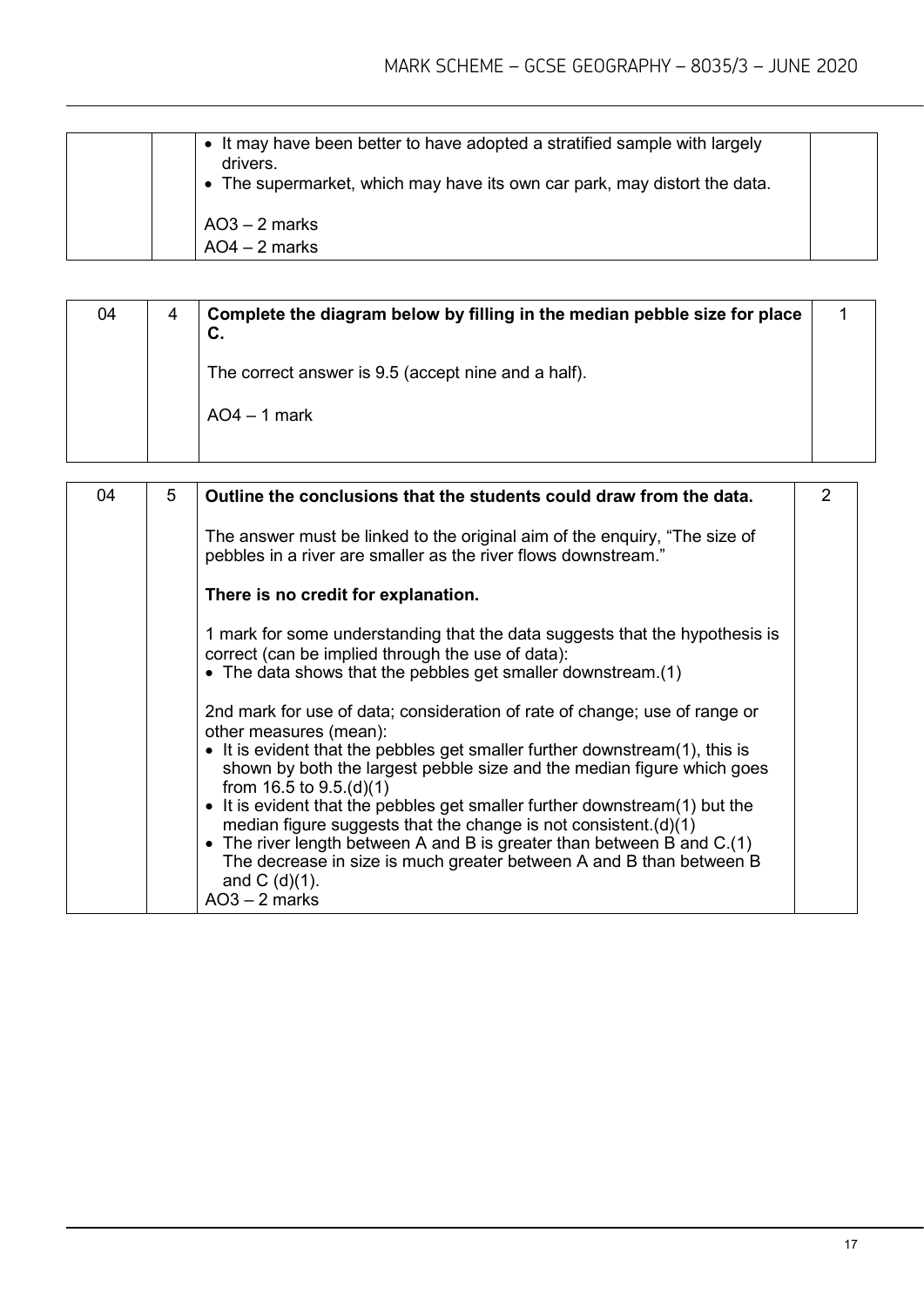| 04 | 6 | Suggest two ways that the data collection method could be adapted in<br>order to make it more useful.                                                                                                                                                                     | 2 |
|----|---|---------------------------------------------------------------------------------------------------------------------------------------------------------------------------------------------------------------------------------------------------------------------------|---|
|    |   | 1 mark for each identified point.                                                                                                                                                                                                                                         |   |
|    |   | Possible ideas might include:<br>$\bullet$ Larger sample size (1)<br>• More sampling points (1)<br>• Sampling from different points across the river $(1)$<br>• Measure both axes of the pebble/whole size of the pebble (1)<br>• Making sure that sampling is random (1) |   |
|    |   | • Measuring different parts of the same river (not a different river)<br>$AO4 - 2$ marks                                                                                                                                                                                  |   |
| ω  | 7 | Complete the araph below to show life expectancy in the study area                                                                                                                                                                                                        |   |

| 04 | Complete the graph below to show life expectancy in the study area.                                                |  |
|----|--------------------------------------------------------------------------------------------------------------------|--|
|    | Line completed accurately, clearly joining the existing line and touching the 70<br>marker on the right hand axis. |  |
|    | $AO4 - 1$ mark                                                                                                     |  |

| 04 | In 2001, how many years lower was life expectancy in the study area<br>than the city average? |  |
|----|-----------------------------------------------------------------------------------------------|--|
|    |                                                                                               |  |
|    | $AO4 - 1$ mark                                                                                |  |

| 04 | 9 | Suggest two types of primary data that the student could use in their<br>urban deprivation enquiry.                                                                      | 2 |
|----|---|--------------------------------------------------------------------------------------------------------------------------------------------------------------------------|---|
|    |   | 2 x 1 marks                                                                                                                                                              |   |
|    |   | Examples must be appropriate in relation to the aim of the enguiry which was<br>to investigate deprivation. This can include social, economic and environmental<br>data. |   |
|    |   | Possible ideas might include:<br>• Questionnaire/Interview<br>• Environmental quality survey(not just "survey")<br>• Housing type/quality/price.<br>• Photographs        |   |
|    |   | $AO4 - 2$ marks                                                                                                                                                          |   |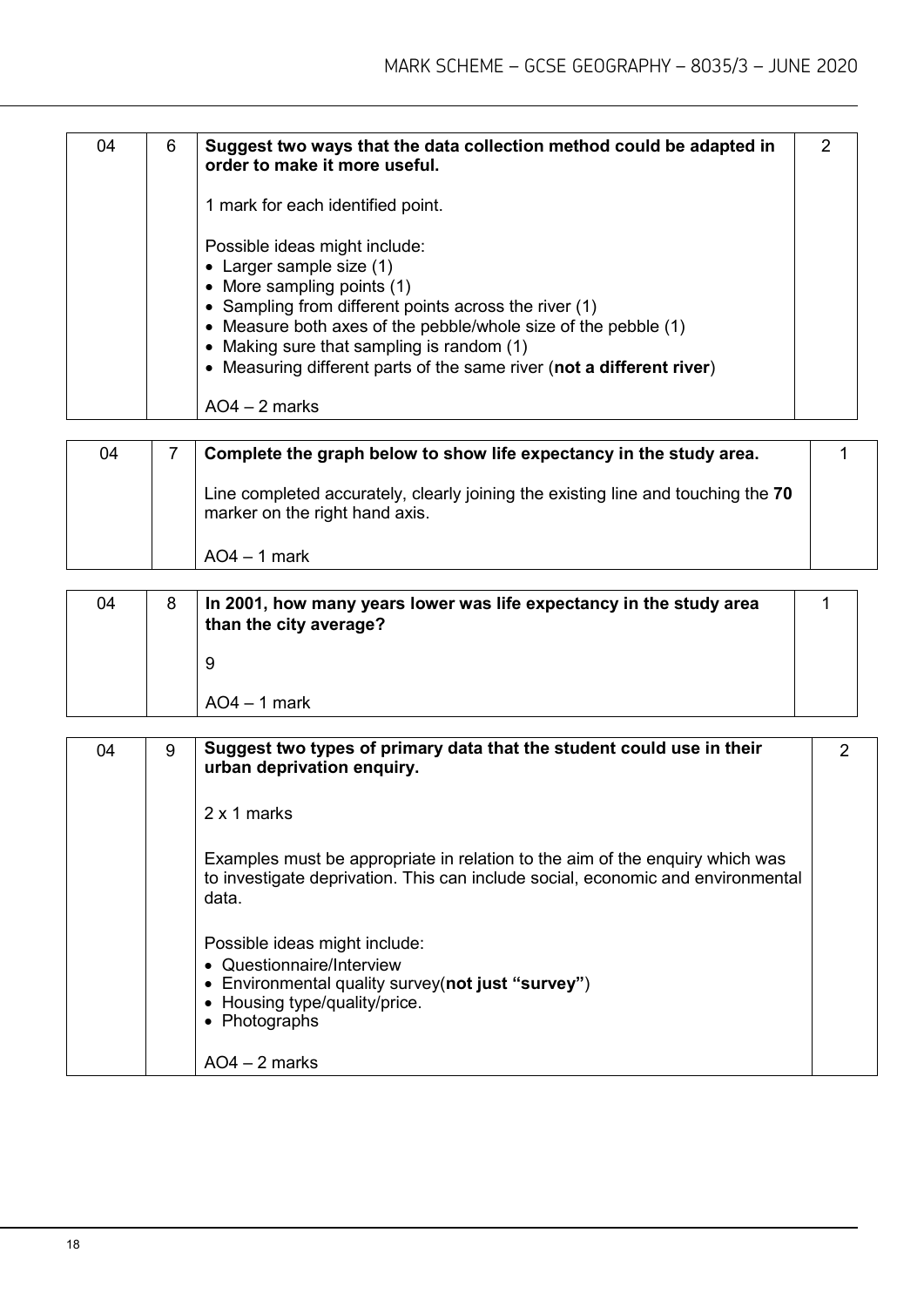| 05 | 1 | For one of your fieldwork enquiries, suggest how anomalies in your<br>data could affect your fieldwork enquiry.                                                                                                                                                                                                                                                                                                                                                                                                                         | $\overline{2}$ |
|----|---|-----------------------------------------------------------------------------------------------------------------------------------------------------------------------------------------------------------------------------------------------------------------------------------------------------------------------------------------------------------------------------------------------------------------------------------------------------------------------------------------------------------------------------------------|----------------|
|    |   | Answers can relate to either physical or human geography enquiry.                                                                                                                                                                                                                                                                                                                                                                                                                                                                       |                |
|    |   | Examples can include:                                                                                                                                                                                                                                                                                                                                                                                                                                                                                                                   |                |
|    |   | 1 mark for identifying a basic idea<br>• Gives data that doesn't fit with the rest of the pattern (1).<br>• Gives irregular data (1).<br>• Can be difficult to identify in raw data (1).<br>• Only become apparent in the results (1).<br>• May show the need to investigate further(1).<br>• Make data less accurate/harder to use/compare(1).                                                                                                                                                                                         |                |
|    |   | 2 <sup>nd</sup> mark for development of link                                                                                                                                                                                                                                                                                                                                                                                                                                                                                            |                |
|    |   | • Gives data that doesn't fit with the rest of the pattern (1) that can lead to<br>inaccurate results $(d)(1)$ .<br>• Gives irregular data (1) that can impact on the conclusions drawn $(d)(1)$ .<br>• Gives irregular data (1) that could be used in any evaluation carried out in<br>relation to the enquiry $(d)(1)$ .<br>• Can be difficult to identify in raw data (1) so data collection methods aren't<br>change/improved (d)(1).<br>• May show the need to investigate further(1) so that more data is<br>collected $(d)(1)$ . |                |
|    |   | Credit reference to specific anomalies in the student's fieldwork enquiry.                                                                                                                                                                                                                                                                                                                                                                                                                                                              |                |
|    |   | $AO3 = 2$ marks                                                                                                                                                                                                                                                                                                                                                                                                                                                                                                                         |                |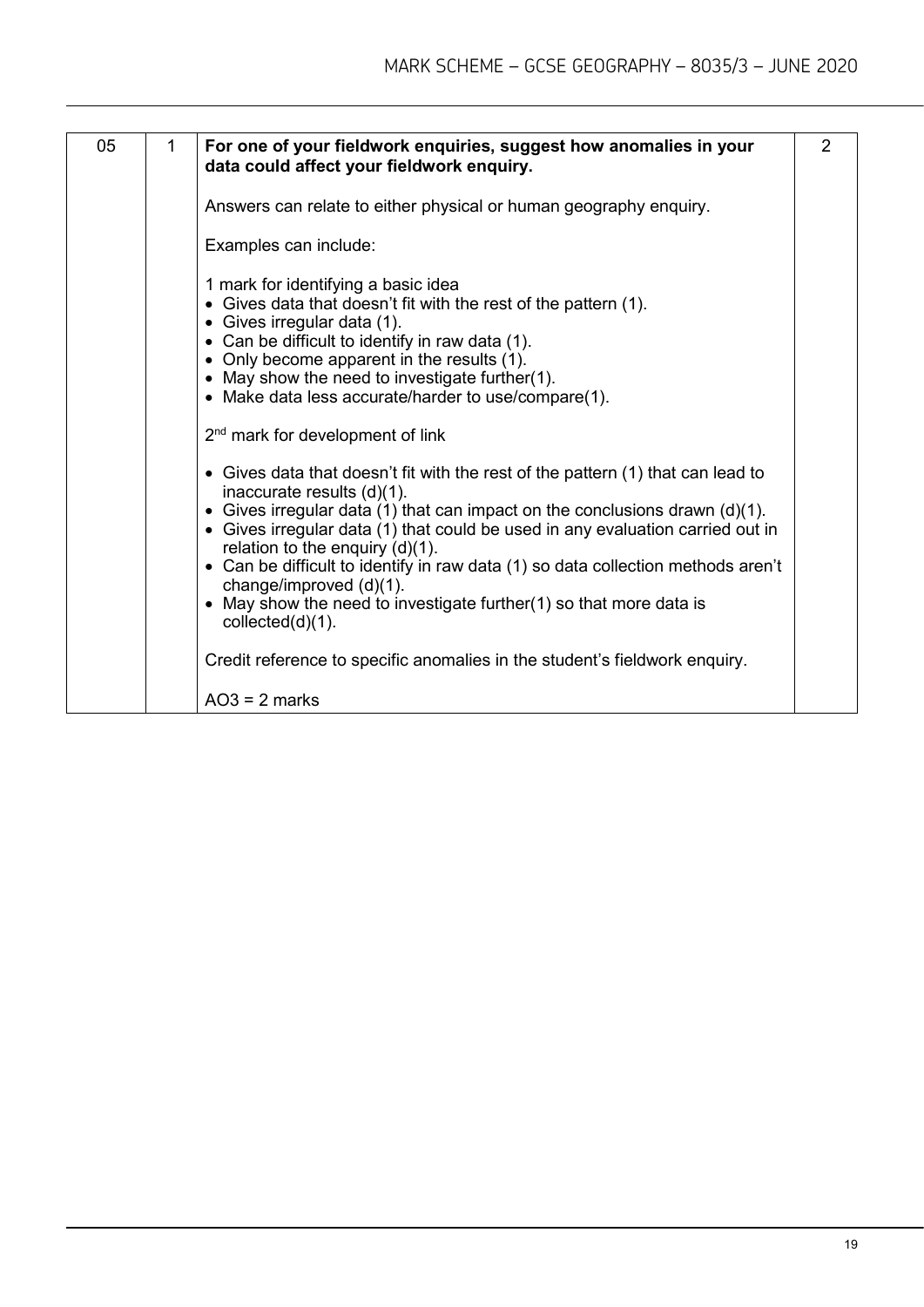| 05 | $\overline{2}$ | Justify the use of <u>one</u> of the following in your human geography enquiry:<br>• maps<br>• photographs<br>• field sketches.                                                                                                                                                                                                                                                                                                                                                                                                                                                                                 | 3 |
|----|----------------|-----------------------------------------------------------------------------------------------------------------------------------------------------------------------------------------------------------------------------------------------------------------------------------------------------------------------------------------------------------------------------------------------------------------------------------------------------------------------------------------------------------------------------------------------------------------------------------------------------------------|---|
|    |                | Answer must relate to the <b>human</b> geography enquiry.                                                                                                                                                                                                                                                                                                                                                                                                                                                                                                                                                       |   |
|    |                | Max 1 mark if reference to physical geography investigation.                                                                                                                                                                                                                                                                                                                                                                                                                                                                                                                                                    |   |
|    |                | Answers will be dependent upon the type of investigation being undertaken.                                                                                                                                                                                                                                                                                                                                                                                                                                                                                                                                      |   |
|    |                | Credit can only be given to one technique.                                                                                                                                                                                                                                                                                                                                                                                                                                                                                                                                                                      |   |
|    |                | 1 mark for saying why they were used/how they were useful.                                                                                                                                                                                                                                                                                                                                                                                                                                                                                                                                                      |   |
|    |                | • Useful for putting data on (1).<br>• To show the location of the enquiry (1).<br>• Useful for comparing different sites (1).<br>• Useful for interpretation (1).<br>• Gives a good visual appreciation of the landscape (1).<br>• A good way of identifying important features (1).<br>• Quick way of getting information (1).<br>• To compare different sites (1).<br>• Quick way of getting information (1).<br>• More accurate than a sketch (1).                                                                                                                                                          |   |
|    |                | 2 <sup>nd</sup> mark for limited explanation                                                                                                                                                                                                                                                                                                                                                                                                                                                                                                                                                                    |   |
|    |                | • Useful for putting data on (1) to show links/relationships $(d)(1)$ .<br>• To show the location of the enquiry (1) which gives a clear visual<br>presentation of the site(s) used (d)(1).<br>• To compare different sites (1) to show differences/similarities/changes at<br>each site $(d)(1)$ .<br>• Quick way of getting information (1) which records accurate details (d)(1).                                                                                                                                                                                                                            |   |
|    |                | 3rd mark for well-developed point and clear reasoning                                                                                                                                                                                                                                                                                                                                                                                                                                                                                                                                                           |   |
|    |                | • Useful for putting data on (1) to show links/relationships $(d)(1)$ as different<br>data sets can be shown on one presentation technique (d)(1).<br>• To show the location of the enquiry (1) which gives a clear visual<br>presentation of the site(s) used (1) and their inter-relationship (d)(1).<br>• To compare different sites (1) to show differences/similarities/changes at<br>each site (1) which link back to the original aim/theory of the enquiry (d)(1).<br>• Quick way of getting information (1) which records accurate details (1) that<br>can /quickly/easily be referred back to (d)(1). |   |
|    |                | Credit also the view that these presentation techniques may not be useful,<br>where qualified.                                                                                                                                                                                                                                                                                                                                                                                                                                                                                                                  |   |
|    |                | $AO3 = 3$ marks                                                                                                                                                                                                                                                                                                                                                                                                                                                                                                                                                                                                 |   |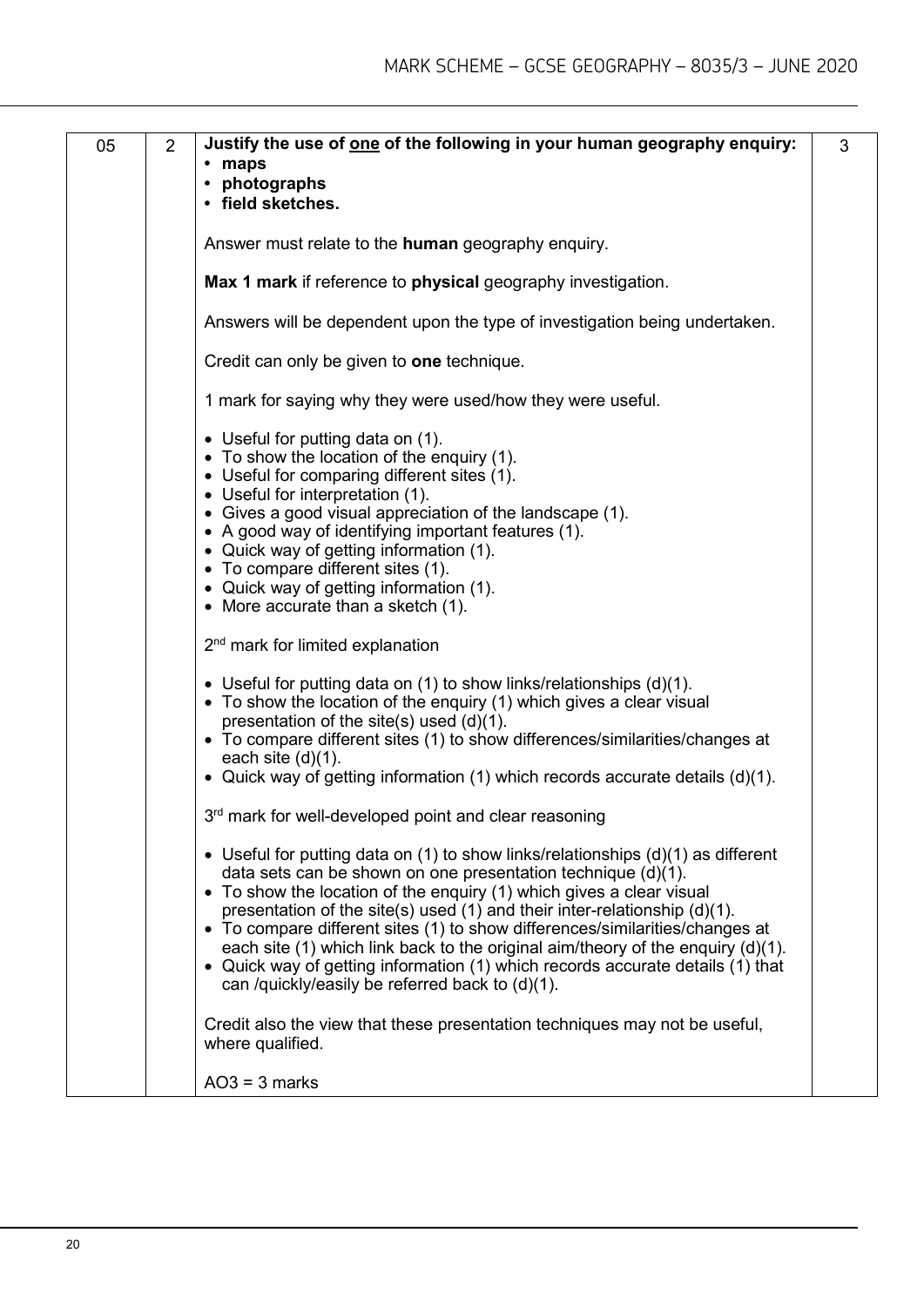| 05 | 3 |                                                                                                                                                                                   |              | Assess the effectiveness of your data collection method(s).                                                                                                                                                               | 6 |  |
|----|---|-----------------------------------------------------------------------------------------------------------------------------------------------------------------------------------|--------------|---------------------------------------------------------------------------------------------------------------------------------------------------------------------------------------------------------------------------|---|--|
|    |   | Answer must relate to the physical geography enquiry.                                                                                                                             |              |                                                                                                                                                                                                                           |   |  |
|    |   | Level                                                                                                                                                                             | <b>Marks</b> | <b>Description</b>                                                                                                                                                                                                        |   |  |
|    |   | 3<br>(Detailed)                                                                                                                                                                   | $5 - 6$      | AO3 – Offers detailed evaluative observations<br>which consider the effectiveness of the data<br>collection method(s).                                                                                                    |   |  |
|    |   |                                                                                                                                                                                   |              | AO3 - Makes detailed judgements about the<br>effectiveness of the data collection method(s) in<br>relation to the range of data collection method(s),<br>with reasoned observations.                                      |   |  |
|    |   | $\overline{2}$<br>(Clear)                                                                                                                                                         | $3 - 4$      | AO3 - Offers clear evaluative observations which<br>consider the effectiveness of the data collection<br>$method(s)$ .                                                                                                    |   |  |
|    |   |                                                                                                                                                                                   |              | AO3 - Makes clear judgements about<br>effectiveness of the data collection method(s) with<br>reasoned observations.                                                                                                       |   |  |
|    |   | $\mathbf{1}$<br>(Basic)                                                                                                                                                           | $1 - 2$      | AO3 - Offers basic observations which consider<br>the effectiveness of the data collection method(s).                                                                                                                     |   |  |
|    |   |                                                                                                                                                                                   |              | AO3 - Makes basic judgements which show some<br>awareness about the effectiveness of the data<br>collection method(s).                                                                                                    |   |  |
|    |   |                                                                                                                                                                                   | $\mathbf 0$  | No relevant content.                                                                                                                                                                                                      |   |  |
|    |   | collection method(s).<br>collection method(s).                                                                                                                                    |              | Level 3 (detailed) evaluation of the effectiveness of the identified data<br>• Level 2 (clear) some evaluation of the effectiveness of the identified data                                                                |   |  |
|    |   | • Level 1 (basic) limited evaluation and possible description of a data<br>collection method(s). Basic reasoning of the use of the method linked to<br>aiding collection of data. |              |                                                                                                                                                                                                                           |   |  |
|    |   |                                                                                                                                                                                   |              | Max Level 1 for reference to human geography data collection methods                                                                                                                                                      |   |  |
|    |   | Indicative content                                                                                                                                                                |              |                                                                                                                                                                                                                           |   |  |
|    |   |                                                                                                                                                                                   |              | The command word is 'assess' therefore there is an expectation that the<br>candidate provides a rationale or gives reasons for the effectiveness of the<br>data collection method(s) in collecting data that is accurate. |   |  |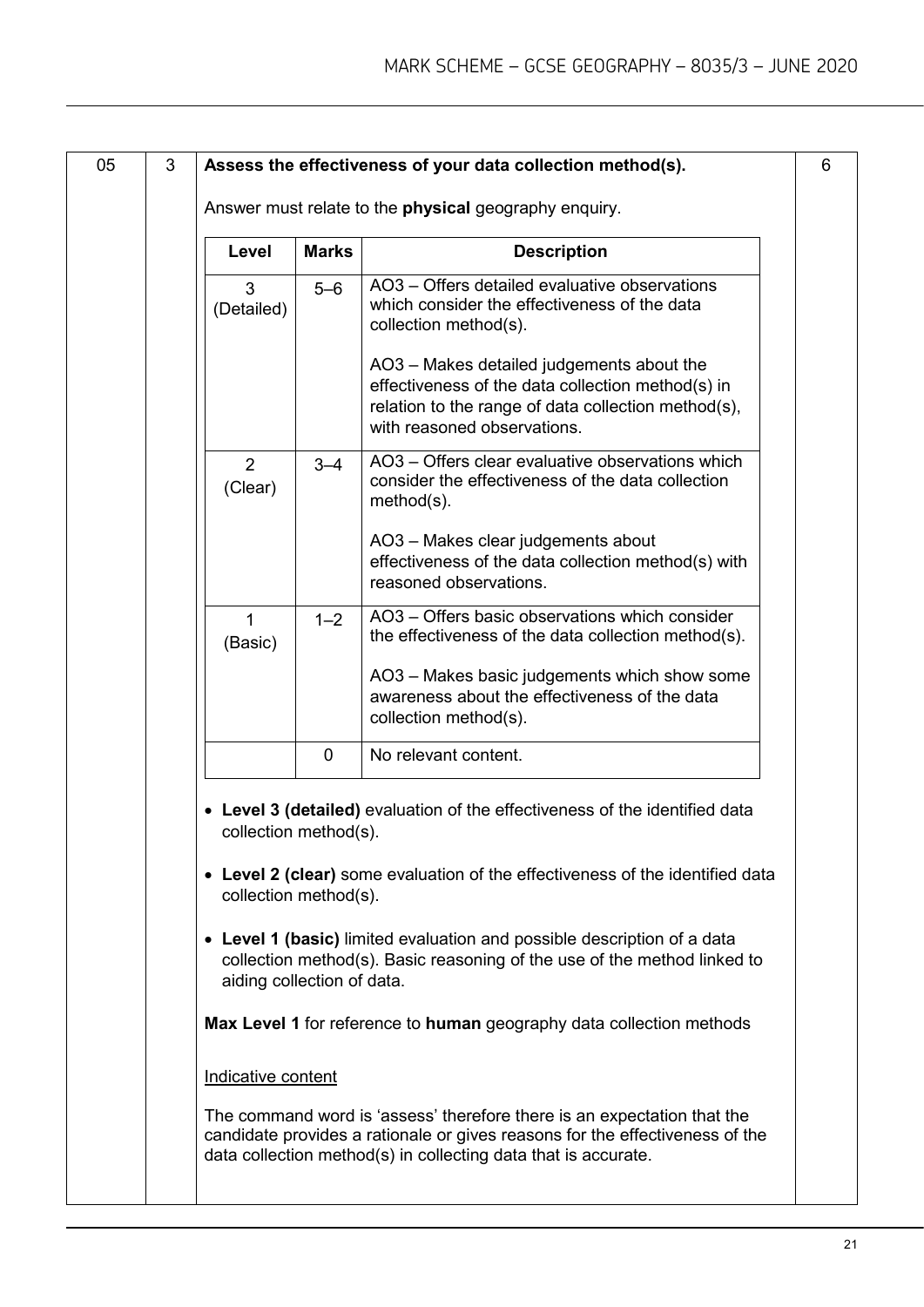| Any method of data collection is acceptable but the method(s) selected must                                          |  |
|----------------------------------------------------------------------------------------------------------------------|--|
| relate to a <b>physical</b> geography fieldwork investigation.                                                       |  |
| Description of the method(s) may be present but is not required. The focus                                           |  |
| should be on the effectiveness of the data collection method(s) used.                                                |  |
| The effectiveness can be discussed in terms of the methods being effective<br>or ineffective:                        |  |
| • a well-chosen method will allow the collection of enough data in a short<br>period of time                         |  |
| • the method has been selected to collect appropriate data to match the<br>requirements of the enquiry               |  |
| • the method supports the collection of data which can be subsequently<br>analysed                                   |  |
| • the method collects numerical data which enables a statistical analysis to<br>be carried out                       |  |
| • methods selected allow for repeat visits and/or visit to several sites                                             |  |
| • methods were selected to match the equipment available                                                             |  |
| • sampling strategies and/or sample size were planned into the method<br>used.                                       |  |
| • methods chosen allowed accurate measurements to be taken                                                           |  |
| • weather conditions could impact on the ability to measure and /or record<br>data                                   |  |
| • data collection methods, such as systematic sampling, could be affected<br>by a lack of accessibility to the site. |  |
| other external factors.                                                                                              |  |
| $AO3 = 6$ marks                                                                                                      |  |

| 05 | 4 | For one of your fieldwork enquiries, to what extent did your results and<br>conclusions meet the original aim of your enquiry? |              | 9<br>$+3$<br><b>SPaG</b>                                                                                                            |  |
|----|---|--------------------------------------------------------------------------------------------------------------------------------|--------------|-------------------------------------------------------------------------------------------------------------------------------------|--|
|    |   | Level                                                                                                                          | <b>Marks</b> | <b>Description</b>                                                                                                                  |  |
|    |   | 3<br>(Detailed)                                                                                                                | $7 - 9$      | AO3 – Demonstrates a detailed evaluation of how the<br>results linked to and supported the original aim of the<br>enquiry.          |  |
|    |   |                                                                                                                                |              | AO3 – Demonstrates a detailed evaluation of how the<br>conclusions linked to and supported the original aim of<br>the enquiry.      |  |
|    |   |                                                                                                                                |              | AO3 – Makes an informed judgement about the extent<br>to which the results and conclusions meet the original<br>aim of the enquiry. |  |
|    |   | $\mathcal{P}$<br>(Clear)                                                                                                       | $4 - 6$      | AO3 – Demonstrates a clear evaluation of how the<br>results linked to and supported the original aim of the<br>enquiry.             |  |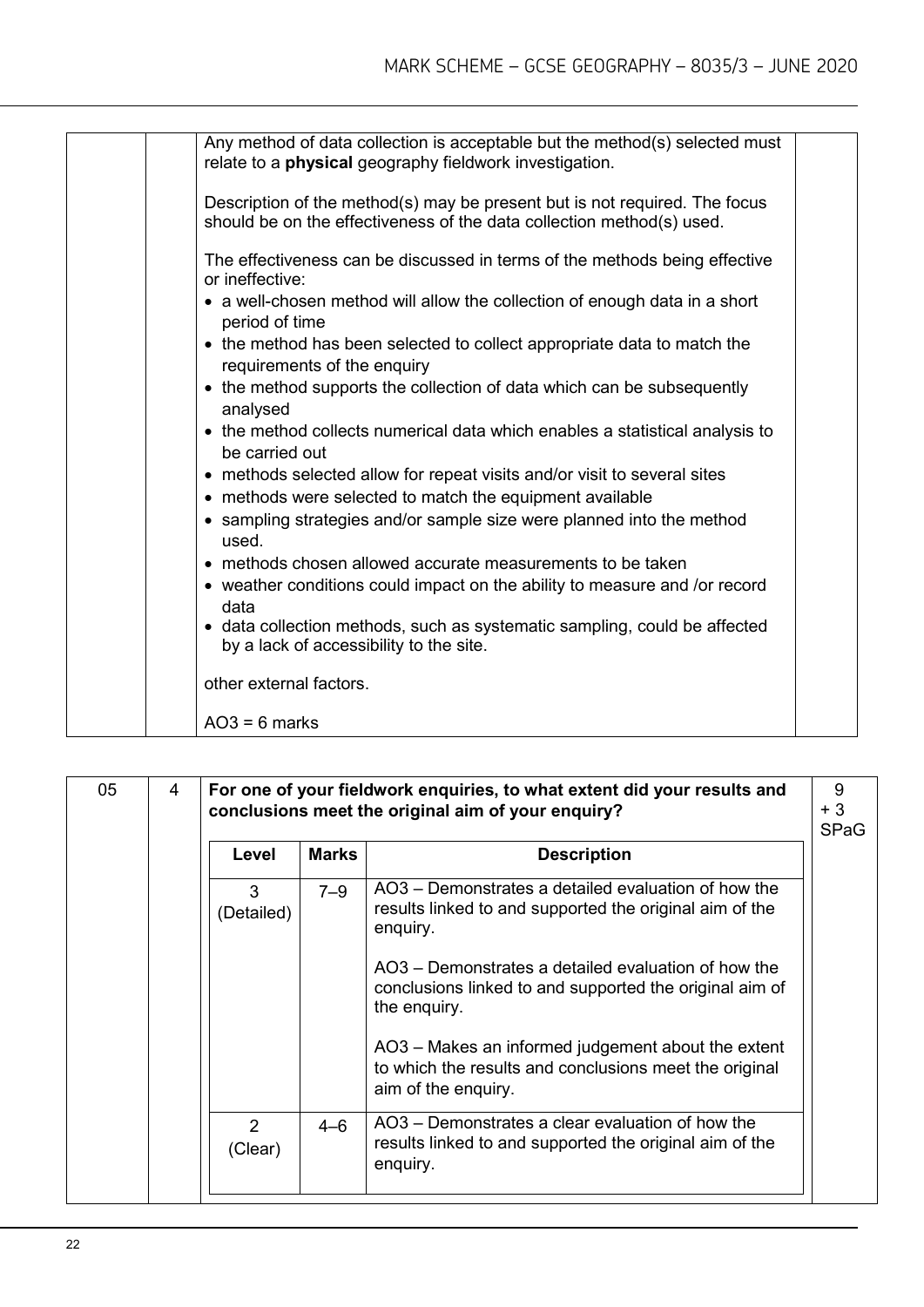|                                              |             | AO3 – Demonstrates a clear evaluation of how the<br>conclusions linked to and supported the original aim of<br>the enquiry.                                                                                                                                                                                                |
|----------------------------------------------|-------------|----------------------------------------------------------------------------------------------------------------------------------------------------------------------------------------------------------------------------------------------------------------------------------------------------------------------------|
|                                              |             | AO3 - Makes a clear judgement about the extent to<br>which the results and/or conclusions meet the original<br>aim of the enquiry.                                                                                                                                                                                         |
| 1<br>(Basic)                                 | $1 - 3$     | AO3 – Demonstrates a basic evaluation of how the<br>results linked to and supported the original aim of the<br>enquiry.                                                                                                                                                                                                    |
|                                              |             | AO3 – Demonstrates a basic evaluation of how the<br>conclusions linked to and supported the original aim of<br>the enquiry.                                                                                                                                                                                                |
|                                              |             | AO3 - Makes basic and/or generic judgements about<br>the extent to which the results and/or conclusions meet<br>the original aim of the enquiry.                                                                                                                                                                           |
|                                              | $\mathbf 0$ | No relevant content.                                                                                                                                                                                                                                                                                                       |
|                                              |             | The levels will reflect the extent to which students' can link their results and<br>conclusions and use them to support/not support the original aim of their<br>• Level 3 (detailed) reference to both results and conclusions to provide a<br>detailed evaluation of how they supported the original aim of the enquiry. |
| enquiry.                                     |             | • Level 2 (clear) reference to results and/or conclusions to provide a clear<br>evaluation of how they supported the original aim of the enquiry.<br>• Level 1 (basic) reference to results and/or conclusions to provide a basic<br>evaluation of how they supported the original aim of the enquiry.                     |
|                                              |             |                                                                                                                                                                                                                                                                                                                            |
| Indicative content<br>supported by evidence. |             | The command is 'suggest' so the focus of the question is a suggestion of how<br>the results gained and conclusions drawn supported the original aim of the<br>enquiry and supported the student to be able to reach a judgement which is                                                                                   |